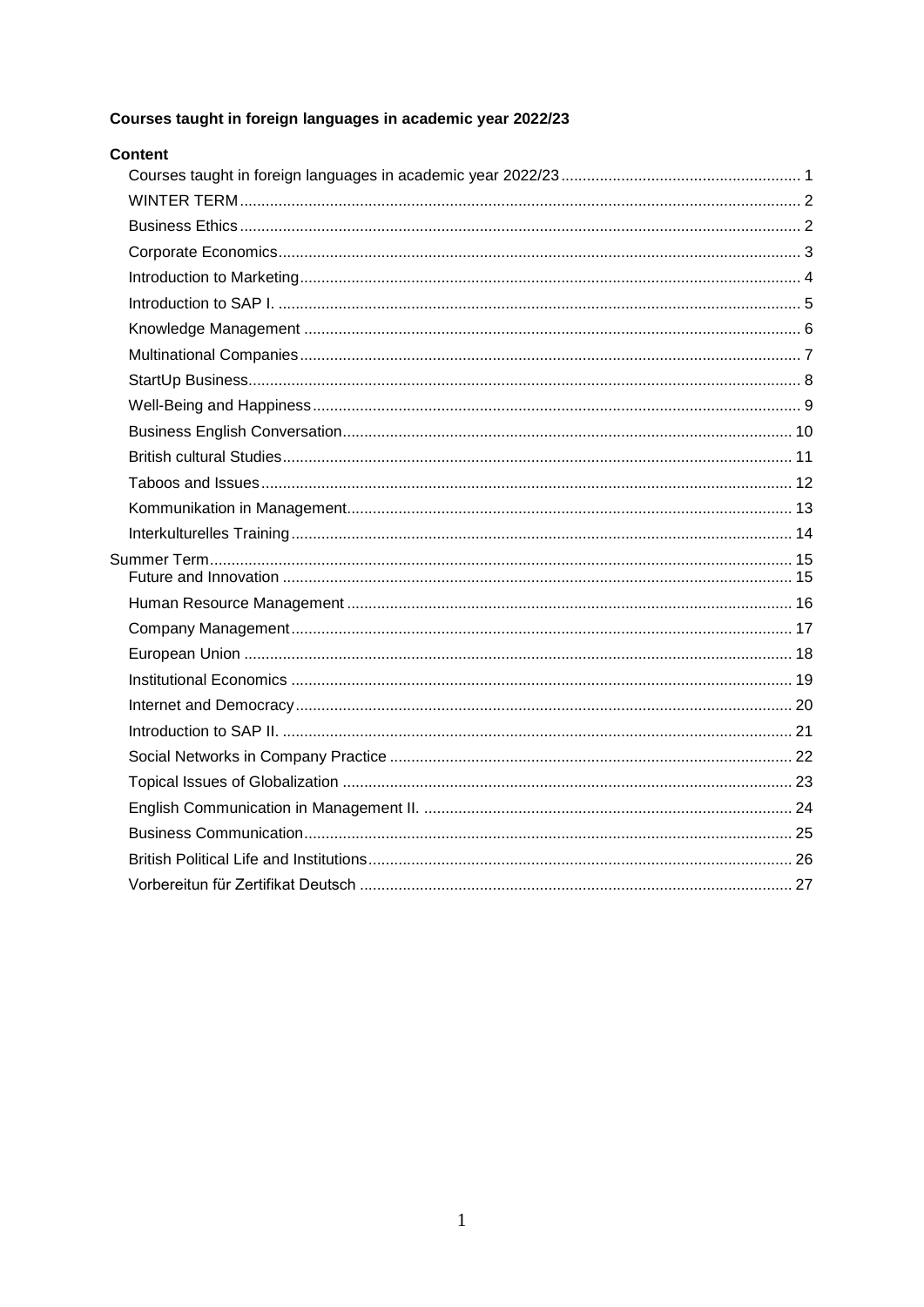## <span id="page-1-0"></span>**WINTER TERM**

<span id="page-1-1"></span>

| Faculty/Institute:       | Faculty of Social and Economic Studies                                                   |
|--------------------------|------------------------------------------------------------------------------------------|
| Course title:            | <b>Business Ethics</b>                                                                   |
| Course code:             | <b>KEMA/W0033</b>                                                                        |
| ECTS:                    | 4                                                                                        |
| Level of course:         | Bachelor/master                                                                          |
| Teacher:                 | Ing. Eva Fuchsová                                                                        |
| Term:                    | winter                                                                                   |
| Language of instruction: | English                                                                                  |
| Lectures/exercises:      | 2 per a week                                                                             |
| Completion:              | exam                                                                                     |
| Course goal:             | This course introduces participants to the business ethics with attention                |
|                          | paid to practical application. The focus of this course is how to incorporate            |
|                          | values and ethics into business decisions, from consumer rights to                       |
|                          | corporate social responsibility. Decision making processes through ethical               |
|                          | criteria will be demonstrated on case studies.                                           |
| Abstract:                | Foundation of (business) ethics: virtuous and values, ethical dilemmas<br>1 <sub>1</sub> |
|                          | Cause of choice and factors that influence decision making process,<br>2.                |
|                          | Kohlberg's stages of moral development                                                   |
|                          | Corporate social responsibility<br>3.                                                    |
|                          | Lobbying<br>4.                                                                           |
|                          | Insider trading<br>5.                                                                    |
|                          | Code of ethics, Ethics audit<br>6.                                                       |
|                          | Stakeholder analysis<br>7.                                                               |
|                          | Whistleblowing<br>8.                                                                     |
|                          | Corruption<br>9.                                                                         |
|                          | 10. False marketing                                                                      |
|                          | 11. Discrimination, bullying                                                             |
|                          | 12. Environmental dimension of business ethics                                           |
|                          | 13. Moral challenge of globalisation                                                     |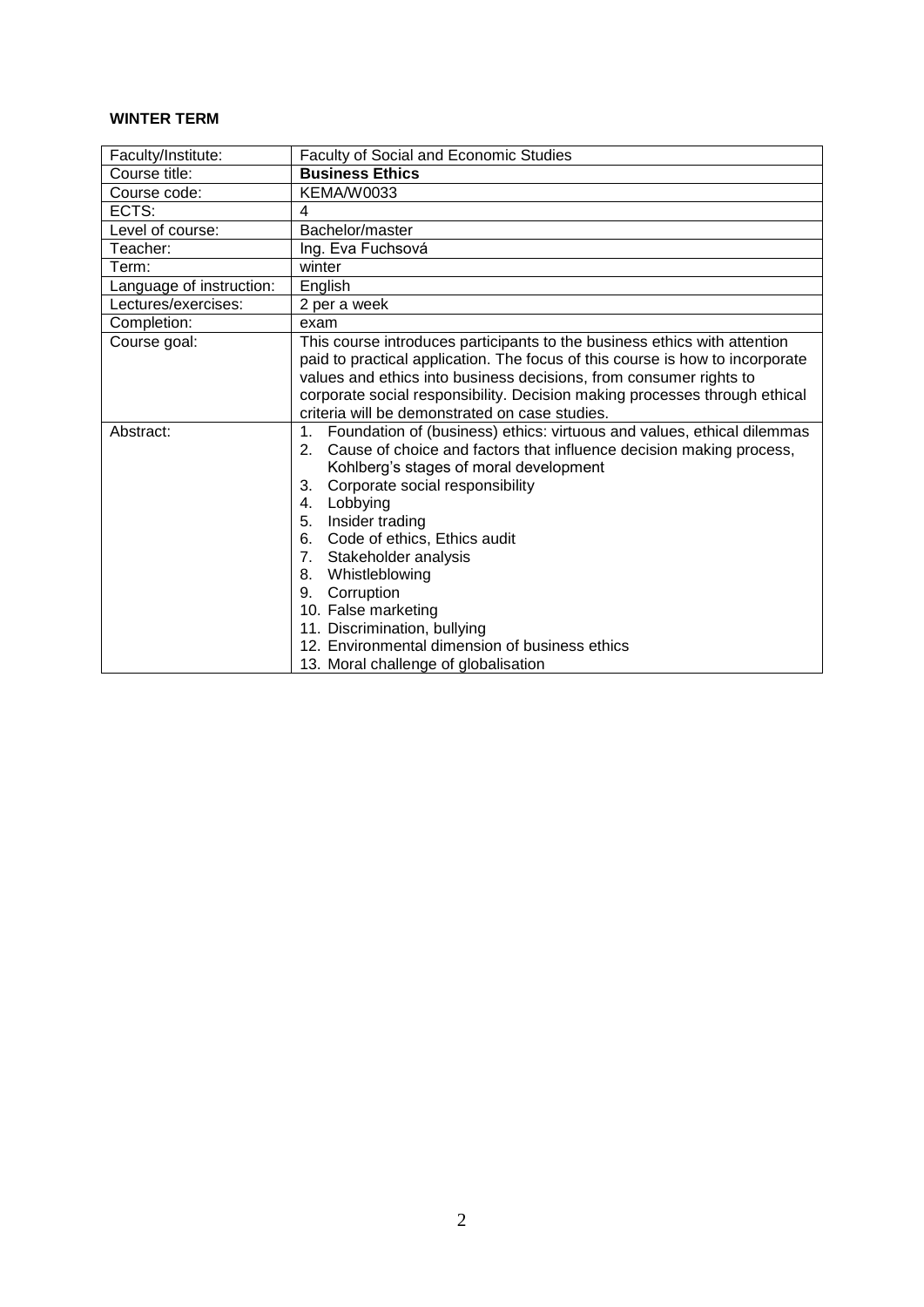<span id="page-2-0"></span>

| Faculty/Institute:       | Faculty of Social and Economic Studies                                                 |
|--------------------------|----------------------------------------------------------------------------------------|
| Course title:            | <b>Corporate Economics</b>                                                             |
| Course code:             | KEMA/W0018                                                                             |
| ECTS:                    | 4                                                                                      |
| Level of course:         | Bachelor and master                                                                    |
| Teacher:                 | Ing. Lucie Povolná                                                                     |
| Term:                    | winter                                                                                 |
| Language of instruction: | English                                                                                |
| Lectures/exercises:      | 2/0 per week                                                                           |
| Completion:              | exam                                                                                   |
| Course goal:             | This optional course analyses the essential economic views of various                  |
|                          | types or organizations                                                                 |
|                          | and their functioning within the framework of our free-market system. The              |
|                          | main attention is                                                                      |
|                          | paid both to the problems of marketing and human resources.                            |
| Abstract:                | 1. Organizational setting, the nature of formal and informal organizations             |
|                          | as open systems                                                                        |
|                          | 2. Context of the organization, classification of organizational goals,                |
|                          | objectives and policy                                                                  |
|                          | 3. Organizational structure, levels and principles of organization,                    |
|                          | dimensions of structure                                                                |
|                          | 4. Marketing: A philosophy of Business I, customers and consumers,                     |
|                          | marketing and selling                                                                  |
|                          | 5. The need for product development - Marketing II, product life cycle - its           |
|                          | extension                                                                              |
|                          | 6. Adoption and diffusion of innovations - Marketing III, categories of<br>innovations |
|                          | 7. Product development - Marketing IV, product development process -                   |
|                          | strategy, tactics                                                                      |
|                          | 8. Strategy, strategy makers, levels of strategy, long-term objectives                 |
|                          | 9. Strategic planning, product-market matrix, strategic plan and operational           |
|                          | plans                                                                                  |
|                          | 10. Human resource department activities, training and development,                    |
|                          | employment activity                                                                    |
|                          | 11. Organizational change and development, a model for managing<br>people change       |
|                          | 12. Industrial pricing, price as a measure of value, a framework for setting           |
|                          | industrial prices                                                                      |
|                          | 13. Production, types of production, aids to production                                |
|                          | 14. Wages: Theory and practice, factors affecting wage determination,                  |
|                          | wage theories                                                                          |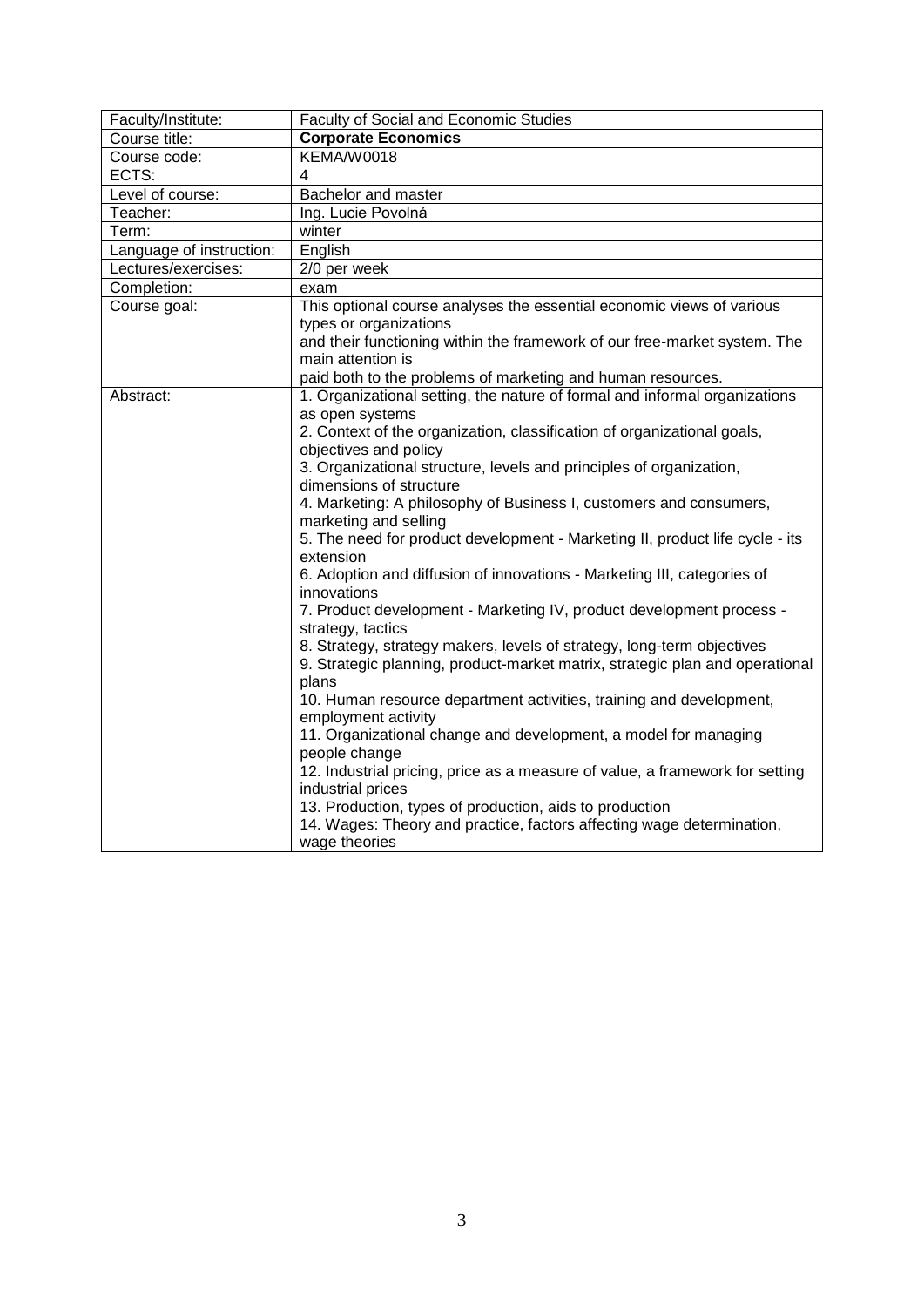<span id="page-3-0"></span>

| Faculty/Institute:       | Faculty of Social and Economic Studies                                     |
|--------------------------|----------------------------------------------------------------------------|
| Course title:            | <b>Introduction to Marketing</b>                                           |
| Course code:             | KEMA/W0018                                                                 |
| ECTS:                    | 4                                                                          |
| Level of course:         | Bachelor and master                                                        |
| Teacher:                 | Ing. Lucie Povolná                                                         |
| Term:                    | winter                                                                     |
| Language of instruction: | English                                                                    |
| Lectures/exercises:      | 2/0 per week                                                               |
| Completion:              | exam                                                                       |
| Course goal:             | The subjec tintroduces the marketing conception, principle and modern      |
|                          | approach to marketing. The objective is to emphasize its interdisciplinary |
|                          | characteristics and significance of the marketing approach to business     |
|                          | management.                                                                |
| Abstract:                | 1. Basic Terms of Marketing, Its Role.                                     |
|                          | 2. Marketing Conceptions                                                   |
|                          | 3. Marketing Planning                                                      |
|                          | 4. Marketing Environment, External and External Factors                    |
|                          | 5. Marketing Information System, Information, Marketing Research           |
|                          | 6. Buying Behaviour, Buying Decision Process, Factors Influencing the      |
|                          | <b>Buyer Behaviour</b>                                                     |
|                          | 7. Market Strategy: STP, Other Strategies                                  |
|                          | 8. Product: Classification, Conception, Branding, Services                 |
|                          | 9. Product: New Products, Life Cycle                                       |
|                          | 10. Pricing, Pricing Methods                                               |
|                          | 11. Product Distribution                                                   |
|                          | 12. Communication                                                          |
|                          | 13. Marketing Organizing, Integration and Control                          |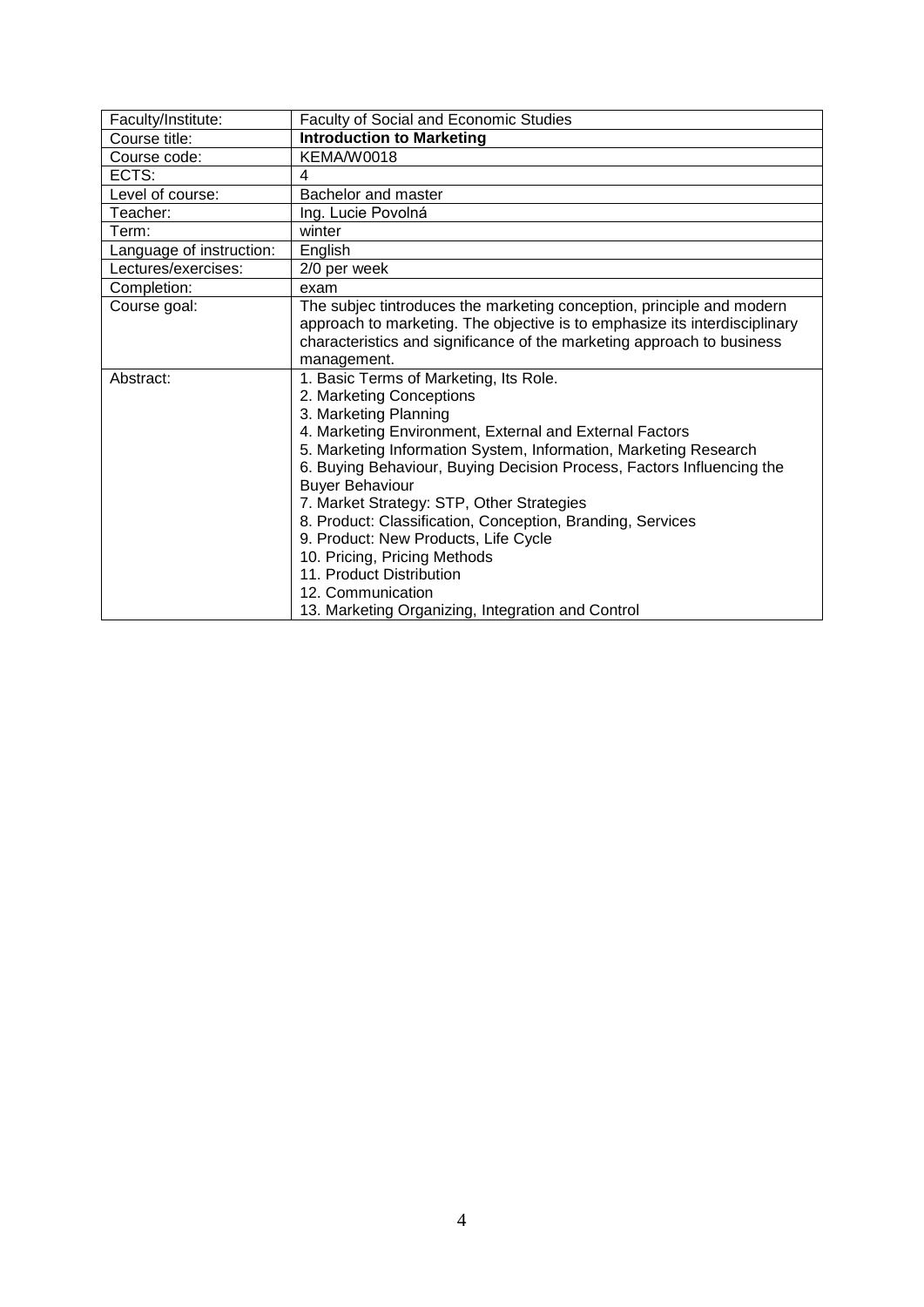<span id="page-4-0"></span>

| Faculty/Institute:       | Faculty of Social and Economic Studies (FSE)                  |
|--------------------------|---------------------------------------------------------------|
| Course title:            | Introduction to SAP I.                                        |
| Course code:             | KMI/W0006                                                     |
| ECTS:                    | 4                                                             |
| Level of course:         | Bachelor and master                                           |
| Teacher:                 | Ing. Libor Měsíček, Ph.D.                                     |
| Term:                    | winter                                                        |
| Language of instruction: | English                                                       |
| Lectures/exercises:      | 2/0 per week                                                  |
| Completion:              | exam                                                          |
| Course goal:             | Become acquainted with SAP system principles, its modules and |
|                          | corporate processes.                                          |
| Abstract:                | 1. SAP introduction                                           |
|                          | 2. System structure                                           |
|                          | 3. SD module (sales and distribution)                         |
|                          | 4. SD module (sales and distribution) - case study            |
|                          | 5. SD module (sales and distribution) - case study, part two  |
|                          | 6. MM module (materials management)                           |
|                          | 7. MM module (materials management) - case study              |
|                          | 8. MM module (materials management) - case study, part two    |
|                          | 9. FI module (financial accounting)                           |
|                          | 10. FI module (financial accounting) - case study             |
|                          | 11. FI module (financial accounting) - case study, part two   |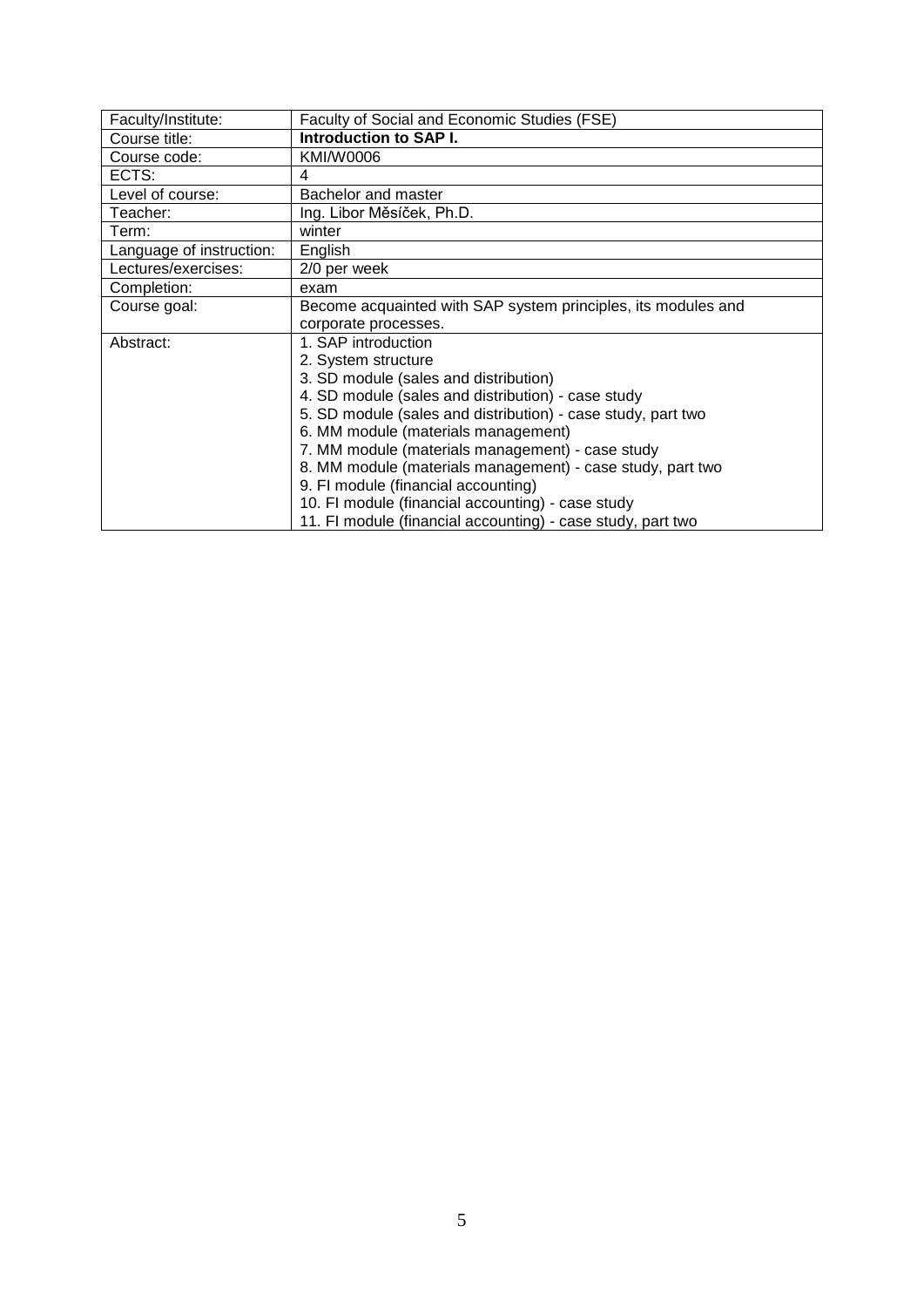<span id="page-5-0"></span>

| Faculty/Institute:       | Faculty of Social and Economic Studies (FSE)                                                                                                                                                                                                                                                                                                                                                                                                                                                                                                                                                                                                                                                                                 |
|--------------------------|------------------------------------------------------------------------------------------------------------------------------------------------------------------------------------------------------------------------------------------------------------------------------------------------------------------------------------------------------------------------------------------------------------------------------------------------------------------------------------------------------------------------------------------------------------------------------------------------------------------------------------------------------------------------------------------------------------------------------|
| Course title:            | <b>Knowledge Management</b>                                                                                                                                                                                                                                                                                                                                                                                                                                                                                                                                                                                                                                                                                                  |
| Course code:             | KEMA/W0027                                                                                                                                                                                                                                                                                                                                                                                                                                                                                                                                                                                                                                                                                                                   |
| ECTS:                    | 4                                                                                                                                                                                                                                                                                                                                                                                                                                                                                                                                                                                                                                                                                                                            |
| Level of course:         | Bachelor and master                                                                                                                                                                                                                                                                                                                                                                                                                                                                                                                                                                                                                                                                                                          |
| Teacher:                 | Ing. Libor Měsíček, Ph.D.                                                                                                                                                                                                                                                                                                                                                                                                                                                                                                                                                                                                                                                                                                    |
| Term:                    | winter                                                                                                                                                                                                                                                                                                                                                                                                                                                                                                                                                                                                                                                                                                                       |
| Language of instruction: | English                                                                                                                                                                                                                                                                                                                                                                                                                                                                                                                                                                                                                                                                                                                      |
| Lectures/exercises:      | 2/0 per week                                                                                                                                                                                                                                                                                                                                                                                                                                                                                                                                                                                                                                                                                                                 |
| Completion:              | exam                                                                                                                                                                                                                                                                                                                                                                                                                                                                                                                                                                                                                                                                                                                         |
| Course goal:             | This course is aimed at getting across the basic idea of what are<br>knowledge sharing and knowledge driven organisations. Among others,<br>the intention is to educate students to knowledge sharing, to teach them to<br>implement knowledge management tools in companies, to lead knowledge<br>employees as well as to use tools for intellectual capital evaluation.<br>After the successful course completion, students will be able to share<br>knowledge and to work with knowledge in companies. Furthermore, they<br>will learn how to implement the knowledge management tools in<br>companies, to coordinate the tasks of knowledge management<br>employees; respectively to become such specialists themselves. |
| Abstract:                | 1. Definition of Knowledge Management. History, importance of knowledge<br>management, directions of future development.<br>2. Knowledge chain - data, information, knowledge. Knowledge concept<br>classification.<br>3. The knowledge management cycle<br>4. Knowledge management models<br>5. Knowledge capture and codification<br>6. Knowledge sharing and communities of practice<br>7. Knowledge application<br>8. The role of organizational culture<br>9. Knowledge management tools<br>10. KM strategy and metrics<br>11. The KM team<br>12. Future Challenges for KM                                                                                                                                              |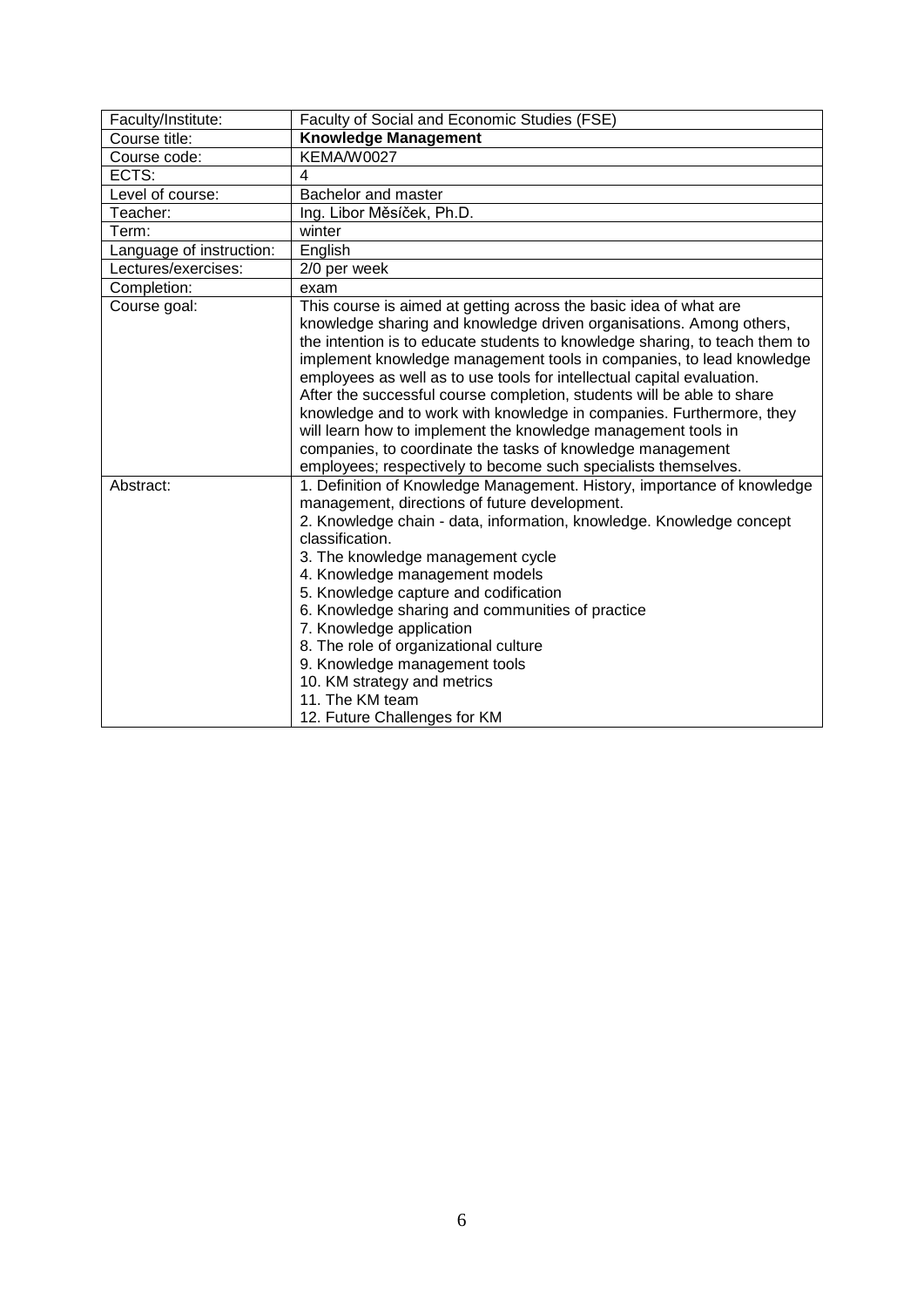<span id="page-6-0"></span>

| Faculty/Institute:       | Faculty of Social and Economic Studies (FSE)                                                                                                                                                                                                                                                                       |
|--------------------------|--------------------------------------------------------------------------------------------------------------------------------------------------------------------------------------------------------------------------------------------------------------------------------------------------------------------|
| Course title:            | <b>Multinational Companies</b>                                                                                                                                                                                                                                                                                     |
| Course code:             | <b>KEMA/W0012</b>                                                                                                                                                                                                                                                                                                  |
| ECTS:                    | 4                                                                                                                                                                                                                                                                                                                  |
| Level of course:         | Bachelor and master                                                                                                                                                                                                                                                                                                |
| Teacher:                 | Ing. Sylvie Kotíková, Ph.D.,                                                                                                                                                                                                                                                                                       |
| Term:                    | winter                                                                                                                                                                                                                                                                                                             |
| Language of instruction: | English                                                                                                                                                                                                                                                                                                            |
| Lectures/exercises:      | 2/0 per week                                                                                                                                                                                                                                                                                                       |
| Completion:              | exam                                                                                                                                                                                                                                                                                                               |
| Course goal:             | The course introduces students to the issue of international business,<br>international economic relations in the context of the globalization of the<br>world economy.                                                                                                                                            |
|                          | The aim is to understand processes that will enable the company to be<br>successful in international markets. The acquainting with the basic<br>concepts, the theoretical background of the studied issues, reasons and                                                                                            |
|                          | methods of entering the foreign markets, incl. the determining the position<br>of foreign direct investment and its effects in terms of global problems and<br>the institutional environment. The characterizing the position of major<br>international companies in world markets with an emphasis on identifying |
|                          | competitive advantages.                                                                                                                                                                                                                                                                                            |
| Abstract:                | 1. Introduction to the issues; development of global markets.<br>2. Definitions of the multinational corporation (basic terms, classification).<br>3. Theoretical background; development of concepts and ideas in<br>international business.<br>4. Reasons for entering foreign markets.                          |
|                          | 5. Creation and formation of multinational corporations; methods of<br>entering foreign markets.                                                                                                                                                                                                                   |
|                          | 6. Foreign direct investment and their effects in the host economy.<br>7. Foreign direct investment and their effects in the investor's country of<br>origin.                                                                                                                                                      |
|                          | 8. Corporate identity.                                                                                                                                                                                                                                                                                             |
|                          | 9. Transnational corporations and global issues.                                                                                                                                                                                                                                                                   |
|                          | 10. Giants and leaders in world markets.                                                                                                                                                                                                                                                                           |
|                          | 11. Famous brands; marketing competitive advantage.                                                                                                                                                                                                                                                                |
|                          | 12. Multinational corporations and business ethics.                                                                                                                                                                                                                                                                |
|                          | 13. Revision; presentation of students.                                                                                                                                                                                                                                                                            |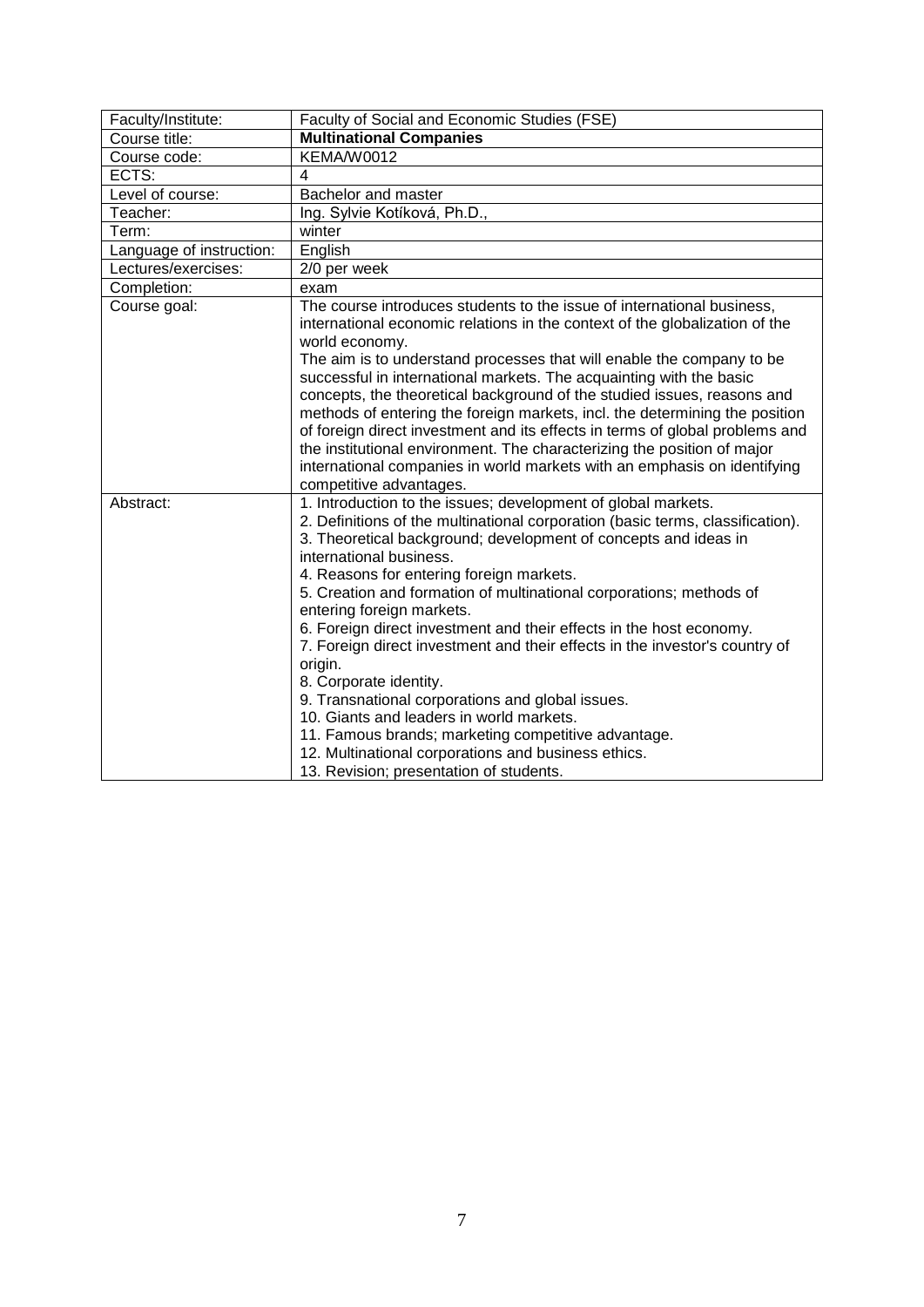<span id="page-7-0"></span>

| Faculty/Institute:       | Faculty of Social and Economic Studies (FSE)                                                                                                                                                                                                                                                                                                                                                                                                                                                    |
|--------------------------|-------------------------------------------------------------------------------------------------------------------------------------------------------------------------------------------------------------------------------------------------------------------------------------------------------------------------------------------------------------------------------------------------------------------------------------------------------------------------------------------------|
| Course title:            | <b>StartUp Business</b>                                                                                                                                                                                                                                                                                                                                                                                                                                                                         |
| Course code:             | KEMA/W0047                                                                                                                                                                                                                                                                                                                                                                                                                                                                                      |
| ECTS:                    | 4                                                                                                                                                                                                                                                                                                                                                                                                                                                                                               |
| Level of course:         | Bachelor and master                                                                                                                                                                                                                                                                                                                                                                                                                                                                             |
| Teacher:                 | Ing. Tomáš Siviček, Ph.D.                                                                                                                                                                                                                                                                                                                                                                                                                                                                       |
| Term:                    | winter                                                                                                                                                                                                                                                                                                                                                                                                                                                                                          |
| Language of instruction: | English                                                                                                                                                                                                                                                                                                                                                                                                                                                                                         |
| Lectures/exercises:      | 2/0 per week                                                                                                                                                                                                                                                                                                                                                                                                                                                                                    |
| Completion:              | exam                                                                                                                                                                                                                                                                                                                                                                                                                                                                                            |
| Course goal:             | The goal of the practically oriented subject is to introduce students to<br>creative methods for business idea generation and business modelling.<br>Students can either create and fine tune their own business idea, or<br>simulate its generation and presentation in front of investors (pitch deck).<br>Students also train team work and English. They can consult their projects<br>with experts. The course is suitable also for students from other faculties<br>and Erasmus students. |
| Abstract:                | 1. Course Introduction<br>2. Personality Traits and Leadership<br>3. Role of Risk<br>4. Innovation and Technology Trends<br>5. Business Idea Generation<br>6. Introduction to Business Modelling<br>7. Business Modelling II.<br>8. Business Modelling III.<br>9. Marketing and Segmentation<br>10. Financial Sources, Budget and Finacial Plan<br>11. Human Resources<br>12. Formal and Legal Aspects<br>13. How to present/pitch                                                              |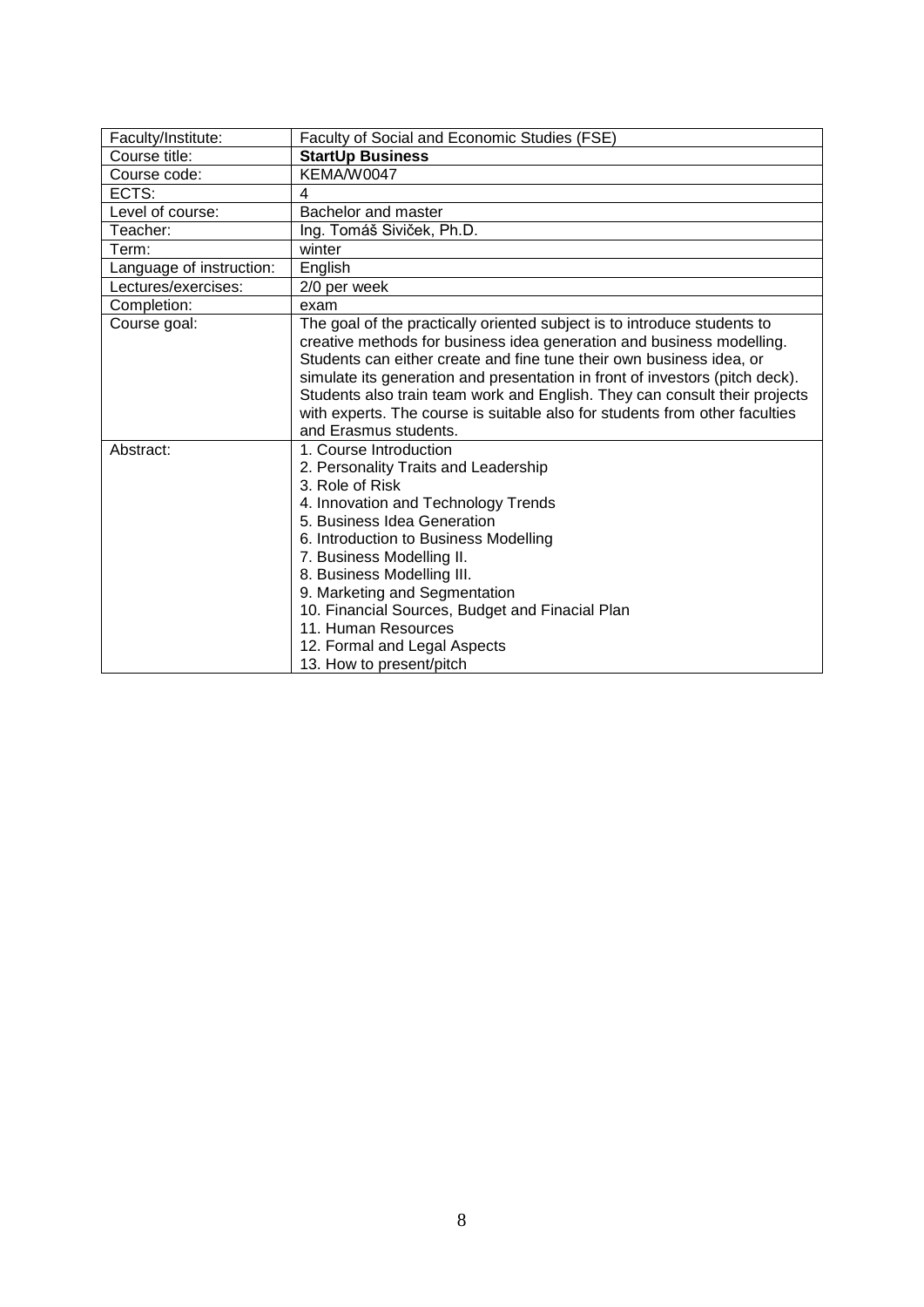<span id="page-8-0"></span>

| Faculty/Institute:       | Faculty of Social and Economic Studies (FSE)                                                                                                                                                                                                                                                                                                                                                                                                                                                                                                                                                                                                                                                                                                                                                                                                                                                                                                                                                                                                                                                                                                                                                                                                                                                                                                                                                                                                                                                                                                                                                                                                                                                                                                                                                                                                                                                                                                                                                                                     |
|--------------------------|----------------------------------------------------------------------------------------------------------------------------------------------------------------------------------------------------------------------------------------------------------------------------------------------------------------------------------------------------------------------------------------------------------------------------------------------------------------------------------------------------------------------------------------------------------------------------------------------------------------------------------------------------------------------------------------------------------------------------------------------------------------------------------------------------------------------------------------------------------------------------------------------------------------------------------------------------------------------------------------------------------------------------------------------------------------------------------------------------------------------------------------------------------------------------------------------------------------------------------------------------------------------------------------------------------------------------------------------------------------------------------------------------------------------------------------------------------------------------------------------------------------------------------------------------------------------------------------------------------------------------------------------------------------------------------------------------------------------------------------------------------------------------------------------------------------------------------------------------------------------------------------------------------------------------------------------------------------------------------------------------------------------------------|
| Course title:            | <b>Well-Being and Happiness</b>                                                                                                                                                                                                                                                                                                                                                                                                                                                                                                                                                                                                                                                                                                                                                                                                                                                                                                                                                                                                                                                                                                                                                                                                                                                                                                                                                                                                                                                                                                                                                                                                                                                                                                                                                                                                                                                                                                                                                                                                  |
| Course code:             | <b>KEMA/W1102</b>                                                                                                                                                                                                                                                                                                                                                                                                                                                                                                                                                                                                                                                                                                                                                                                                                                                                                                                                                                                                                                                                                                                                                                                                                                                                                                                                                                                                                                                                                                                                                                                                                                                                                                                                                                                                                                                                                                                                                                                                                |
| ECTS:                    | 4                                                                                                                                                                                                                                                                                                                                                                                                                                                                                                                                                                                                                                                                                                                                                                                                                                                                                                                                                                                                                                                                                                                                                                                                                                                                                                                                                                                                                                                                                                                                                                                                                                                                                                                                                                                                                                                                                                                                                                                                                                |
| Level of course:         | Bachelor and master                                                                                                                                                                                                                                                                                                                                                                                                                                                                                                                                                                                                                                                                                                                                                                                                                                                                                                                                                                                                                                                                                                                                                                                                                                                                                                                                                                                                                                                                                                                                                                                                                                                                                                                                                                                                                                                                                                                                                                                                              |
| Teacher:                 | Ing. Julius Janáček                                                                                                                                                                                                                                                                                                                                                                                                                                                                                                                                                                                                                                                                                                                                                                                                                                                                                                                                                                                                                                                                                                                                                                                                                                                                                                                                                                                                                                                                                                                                                                                                                                                                                                                                                                                                                                                                                                                                                                                                              |
| Term:                    | winter                                                                                                                                                                                                                                                                                                                                                                                                                                                                                                                                                                                                                                                                                                                                                                                                                                                                                                                                                                                                                                                                                                                                                                                                                                                                                                                                                                                                                                                                                                                                                                                                                                                                                                                                                                                                                                                                                                                                                                                                                           |
| Language of instruction: | English                                                                                                                                                                                                                                                                                                                                                                                                                                                                                                                                                                                                                                                                                                                                                                                                                                                                                                                                                                                                                                                                                                                                                                                                                                                                                                                                                                                                                                                                                                                                                                                                                                                                                                                                                                                                                                                                                                                                                                                                                          |
| Lectures/exercises:      | 2/0 per week                                                                                                                                                                                                                                                                                                                                                                                                                                                                                                                                                                                                                                                                                                                                                                                                                                                                                                                                                                                                                                                                                                                                                                                                                                                                                                                                                                                                                                                                                                                                                                                                                                                                                                                                                                                                                                                                                                                                                                                                                     |
| Completion:              | exam                                                                                                                                                                                                                                                                                                                                                                                                                                                                                                                                                                                                                                                                                                                                                                                                                                                                                                                                                                                                                                                                                                                                                                                                                                                                                                                                                                                                                                                                                                                                                                                                                                                                                                                                                                                                                                                                                                                                                                                                                             |
| Course goal:             | The aim of this course is to introduce students to the scientific area of well-<br>being and happiness. In the course we will investigate what influences the<br>quality of our lives and what makes us happy. We will study this field from<br>different scientific perspectives.                                                                                                                                                                                                                                                                                                                                                                                                                                                                                                                                                                                                                                                                                                                                                                                                                                                                                                                                                                                                                                                                                                                                                                                                                                                                                                                                                                                                                                                                                                                                                                                                                                                                                                                                               |
| Abstract:                | 1. Introduction to the scientific area of well-being and happiness and<br>conceptual framework. History and objectives of the research, methods of<br>measurement and scientific techniques. Theoretical and philosophical<br>background. Happiness vs. GDP.<br>2. General trends of well-being. The happiest countries, European Union,<br>eastern Europe, South America, etc. OECD and UN databases.<br>3. Influence of finance on well-being. Developed countries vs. developing<br>countries. Easterlin paradox. Absolute income vs. relative income.<br>4. The role of institutions and their influence on life satisfaction.<br>Government decentralization and well-being. State autonomy and well-<br>being. Personal freedom.<br>5. Social structures, social problems and life satisfaction. Impact of<br>unemployment on the society. Impact of inflation and other economical<br>and social phenomena.<br>6. Importance of family structures. Relationships inside families, marriage,<br>partnerships, etc. Health and well-begin.<br>7. Impact of media on life satisfaction: TV, internet, social networks, etc.<br>8. Environment and quality of life. Ecology, pollution, global ecological<br>problems.<br>9. Unsolved problems in the area of well-being and happiness: religion,<br>marriage, social networks, etc. Unclear causality cases.<br>10. Case studies: life satisfaction in European countries. North vs. south,<br>eastern Europe, etc. Trends, problems, possible solutions.<br>11. Case studies: life satisfaction in Asian countries. China, India, Russia,<br>Australia, etc. Local problems, future trends, ecological trends.<br>12. Case studies: life satisfaction in African countries. Genereal overview,<br>trends, local problems, wars and conflicts, diseases, ecological problems.<br>13. Case studies: life satisfaction in North America. Canada, USA, Mexico.<br>General situation, problems, etc.<br>14. Case studies: life satisfaction in South America. Local differences, |
|                          | local conflicts, comparison with Europe.                                                                                                                                                                                                                                                                                                                                                                                                                                                                                                                                                                                                                                                                                                                                                                                                                                                                                                                                                                                                                                                                                                                                                                                                                                                                                                                                                                                                                                                                                                                                                                                                                                                                                                                                                                                                                                                                                                                                                                                         |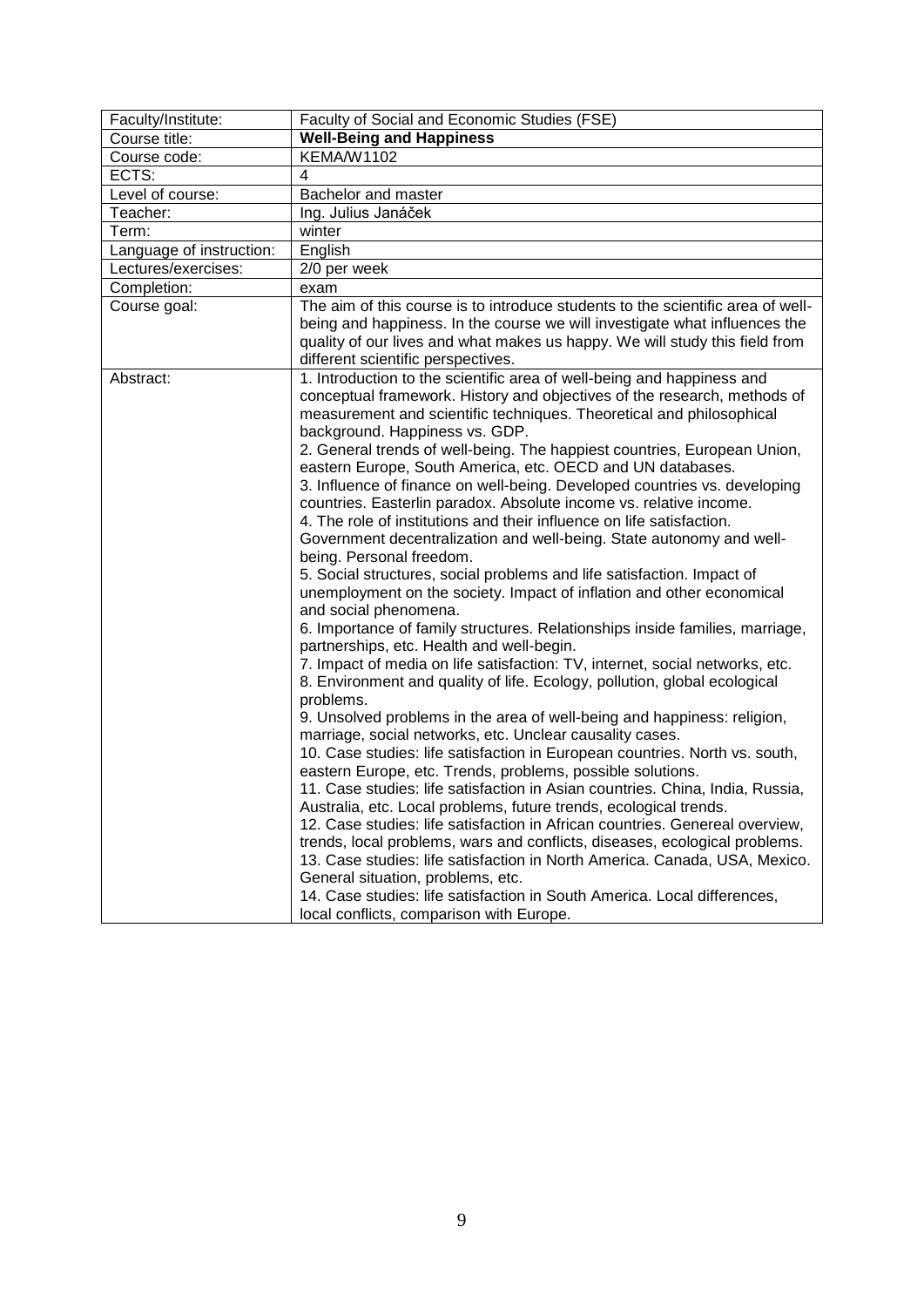<span id="page-9-0"></span>

| Faculty/Institute:       | Faculty of Social and Economic Studies (FSE)                               |
|--------------------------|----------------------------------------------------------------------------|
| Course title:            | <b>Business English Conversation</b>                                       |
| Course code:             | <b>KCJ/W0007</b>                                                           |
| ECTS:                    | 4                                                                          |
| Level of course:         | Bachelor and master                                                        |
| Teacher:                 | David Sharp                                                                |
| Term:                    | winter                                                                     |
| Language of instruction: | English                                                                    |
| Lectures/exercises:      | 2/0 per week                                                               |
| Completion:              | exam                                                                       |
| Course goal:             | The aim of the course is to improve student's language skills by way of    |
|                          | interactive communication aimed at a given theme. The emphasis is put      |
|                          | on the acquirement and use of a wide array of global vocabulary as well as |
|                          | speaking skills through weekly oriented topics for discussions.            |
| Abstract:                | WEEK 1: INTRODUCTIONS, LANGUAGE ABILITY ASSESMENT                          |
|                          | <b>WEEK 2: MORALS AND ETHICS</b>                                           |
|                          | WEEK 3: AGRICULTURE, FOOD AND GLOBALIZATION                                |
|                          | <b>WEEK 4: HUMAN RIGHTS</b>                                                |
|                          | <b>WEEK 5: TRENDS OF TECHNOLOGY</b>                                        |
|                          | WEEK 6: PUBLIC OPINION AND SOCIAL MEDIA                                    |
|                          | WEEK 7: THE ENVIRONMENT AND FUTURE CHALLENGES                              |
|                          | WEEK 8: HOUSING AND URBAN DEVELOPMENT                                      |
|                          | WEEK 9: HEALTH AND FITNESS                                                 |
|                          | WEEK 10: INTERPERSONAL RELATONSHIPS                                        |
|                          | <b>WEEK 11: FINANCE AND INVESTMENTS</b>                                    |
|                          | <b>WEEK 12: ART AND CULTURE</b>                                            |
|                          | WEEK 13: FINAL PAPER DUE                                                   |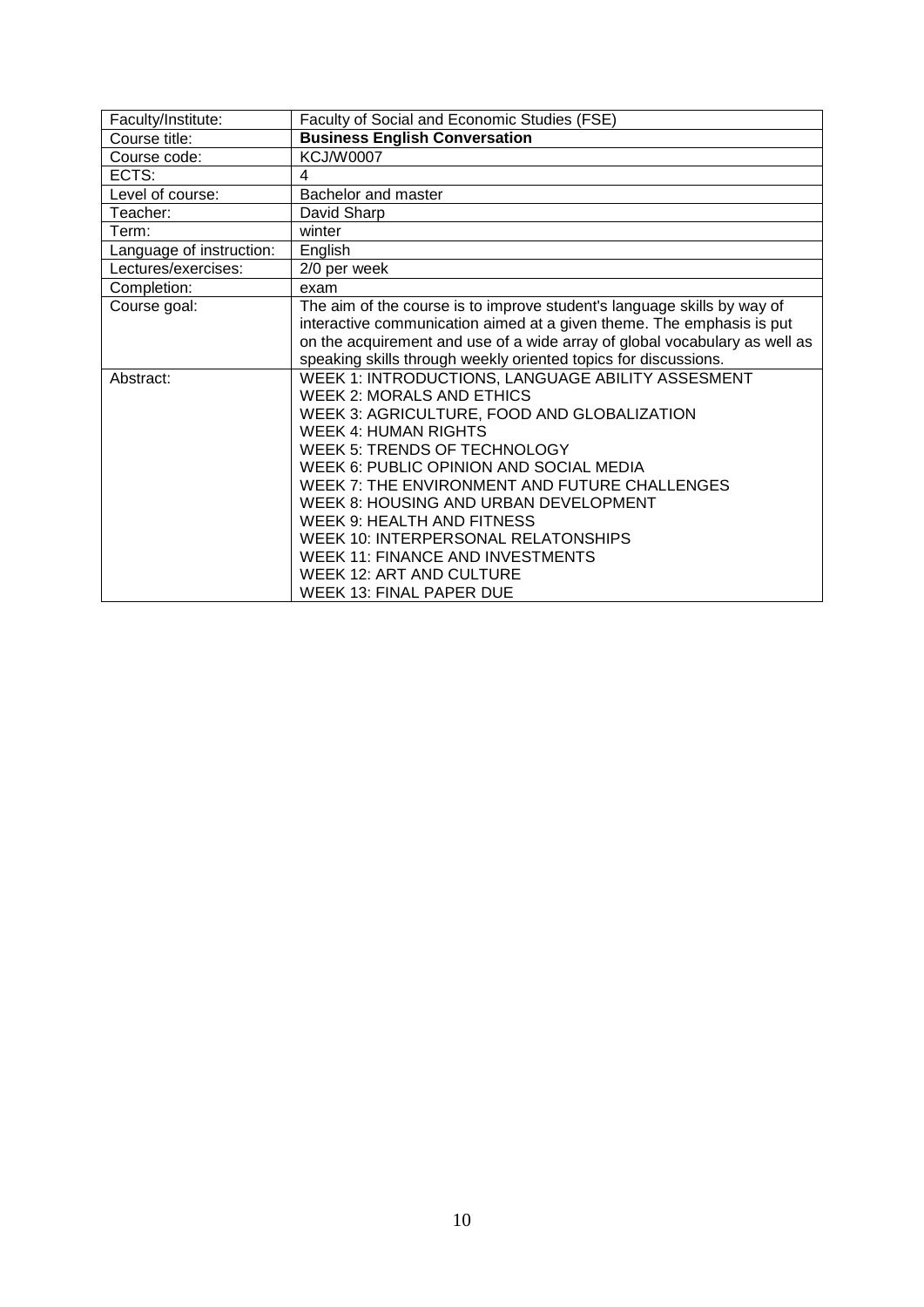<span id="page-10-0"></span>

| Faculty/Institute:       | Faculty of Social and Economic Studies (FSE)                                                                                                                                                                                                                                                                                                                                                                                                                                                                                                                                                                                                                                                                                                                                                                                                                                                                                                                                                                                                                                                                                                                                 |
|--------------------------|------------------------------------------------------------------------------------------------------------------------------------------------------------------------------------------------------------------------------------------------------------------------------------------------------------------------------------------------------------------------------------------------------------------------------------------------------------------------------------------------------------------------------------------------------------------------------------------------------------------------------------------------------------------------------------------------------------------------------------------------------------------------------------------------------------------------------------------------------------------------------------------------------------------------------------------------------------------------------------------------------------------------------------------------------------------------------------------------------------------------------------------------------------------------------|
| Course title:            | <b>British cultural Studies</b>                                                                                                                                                                                                                                                                                                                                                                                                                                                                                                                                                                                                                                                                                                                                                                                                                                                                                                                                                                                                                                                                                                                                              |
| Course code:             | <b>KCJ/W0041</b>                                                                                                                                                                                                                                                                                                                                                                                                                                                                                                                                                                                                                                                                                                                                                                                                                                                                                                                                                                                                                                                                                                                                                             |
| ECTS:                    | 4                                                                                                                                                                                                                                                                                                                                                                                                                                                                                                                                                                                                                                                                                                                                                                                                                                                                                                                                                                                                                                                                                                                                                                            |
| Level of course:         | Bachelor and master                                                                                                                                                                                                                                                                                                                                                                                                                                                                                                                                                                                                                                                                                                                                                                                                                                                                                                                                                                                                                                                                                                                                                          |
| Teacher:                 | Mgr. Jaroslav Izavčuk                                                                                                                                                                                                                                                                                                                                                                                                                                                                                                                                                                                                                                                                                                                                                                                                                                                                                                                                                                                                                                                                                                                                                        |
| Term:                    | winter                                                                                                                                                                                                                                                                                                                                                                                                                                                                                                                                                                                                                                                                                                                                                                                                                                                                                                                                                                                                                                                                                                                                                                       |
| Language of instruction: | English                                                                                                                                                                                                                                                                                                                                                                                                                                                                                                                                                                                                                                                                                                                                                                                                                                                                                                                                                                                                                                                                                                                                                                      |
| Lectures/exercises:      | 2/0 per week                                                                                                                                                                                                                                                                                                                                                                                                                                                                                                                                                                                                                                                                                                                                                                                                                                                                                                                                                                                                                                                                                                                                                                 |
| Completion:              | exam                                                                                                                                                                                                                                                                                                                                                                                                                                                                                                                                                                                                                                                                                                                                                                                                                                                                                                                                                                                                                                                                                                                                                                         |
| Course goal:             | This course engages the broad cultural dynamics of Britain and its former<br>colonies, with particular attention paid to the developing role of institutions<br>and their impact on mechanisms of power, social conditions, and cultural<br>production. Emphasis is placed on the changing discourses of British life -<br>social, medical, ethical, religious, legal, political, monetary, scholarly, and<br>familial.                                                                                                                                                                                                                                                                                                                                                                                                                                                                                                                                                                                                                                                                                                                                                      |
| Abstract:                | 1. British cultural studies. Culture. Britain.<br>(Popular and sophisticated culture. Britishness)<br>2. Traditional Britain<br>(Historical British representatives)<br>3. National identities<br>(Historical countries of Britain, their identities)<br>4. National representatives<br>(Modern British icons, celebrities)<br>5. Place and environment. Nation and region.<br>(Nation, country, region, county, city, town, village)<br>6. Nation. Evolution. Devolution<br>(Devolution process of Scotland, Wales and Northern Ireland)<br>7. Educational changes and trends<br>(Schools, colleges and universities)<br>8. Gender, sex and the family<br>(Sexuality and identity, family unit, parenting, marriage and divorce)<br>9. Youth culture and age<br>(Going out, staying in, sex drugs and rock'n'roll)<br>10. Class and politics<br>(Upper, middle, working class, social change)<br>11. The nature of politics<br>(Party politics, voting behaviour)<br>12. Religion and heritage<br>(Established Church, Westminster Abbey, religious festivals, religions in<br>Britain)<br>13. Present and future Britain<br>(Europe, multi-ethnic Britain, new technology) |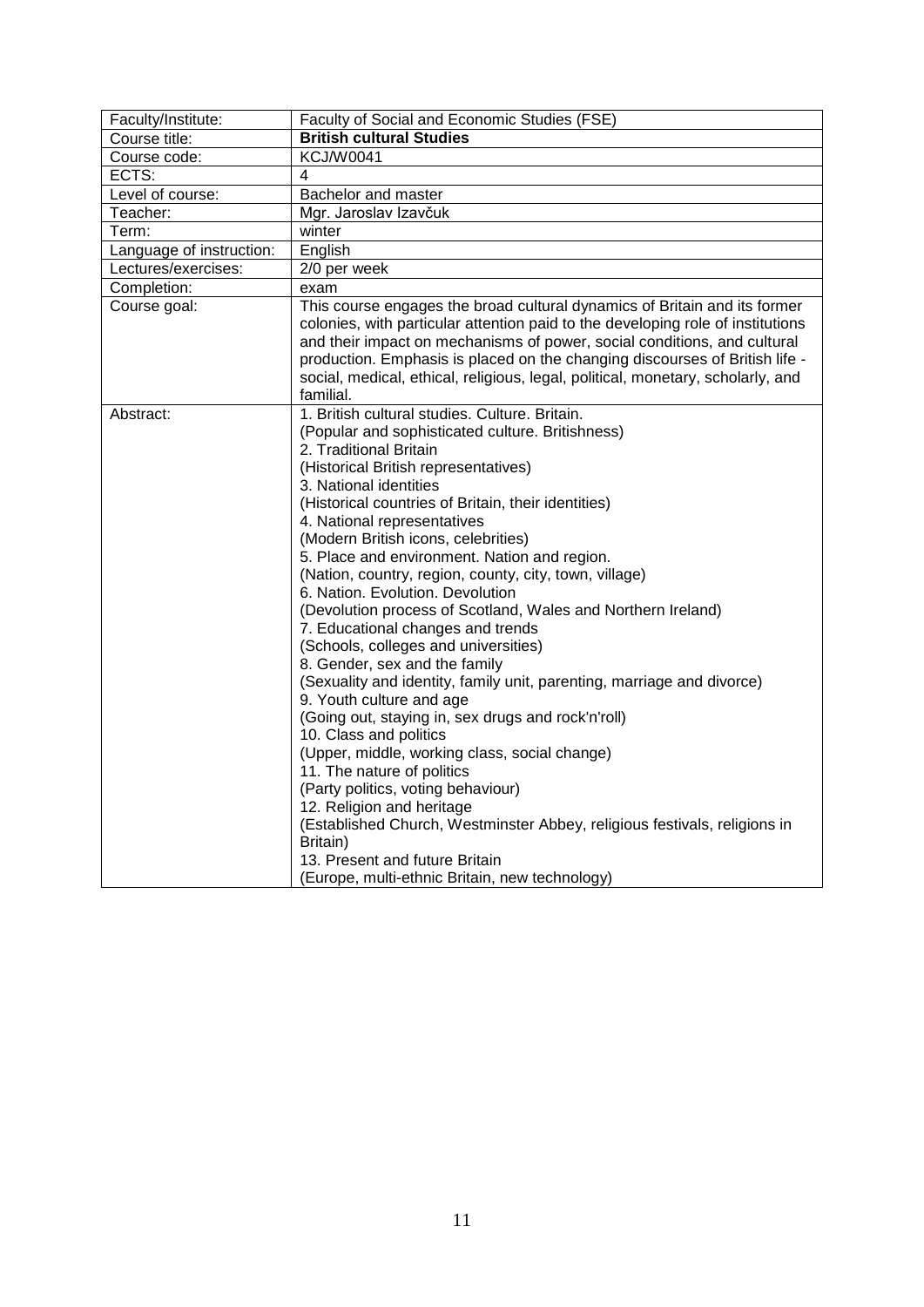<span id="page-11-0"></span>

| Faculty/Institute:       | Faculty of Social and Economic Studies (FSE)                                |
|--------------------------|-----------------------------------------------------------------------------|
| Course title:            | <b>Taboos and Issues</b>                                                    |
| Course code:             | <b>KCJ/W0056</b>                                                            |
| ECTS:                    | 4                                                                           |
| Level of course:         | Bachelor and master                                                         |
| Teacher:                 | PhDr. Hana Suchánková, Ph.D.                                                |
| Term:                    | winter                                                                      |
| Language of instruction: | English                                                                     |
| Lectures/exercises:      | 2/0 per week                                                                |
| Completion:              | exam                                                                        |
| Course goal:             | This optional course is going to develop students' conversation,            |
|                          | presentation and discussion skills talking about and evaluating hot topics. |
|                          | It will present and practice some useful language structures at the same    |
|                          | time and prepare students for their own publications or contributions.      |
| Abstract:                | 1. Taboo conversation topics                                                |
|                          | 2. Sex for sale                                                             |
|                          | 3. Bribery and corruption                                                   |
|                          | 4. Animal rights                                                            |
|                          | 5. Marriage                                                                 |
|                          | 6. Telling lies                                                             |
|                          | 7. Immigration and racism                                                   |
|                          | 8. National stereotypes                                                     |
|                          | 9. Gay families                                                             |
|                          | 10. Sport and money                                                         |
|                          | 11. Legalizing drugs                                                        |
|                          | 12. The death penalty                                                       |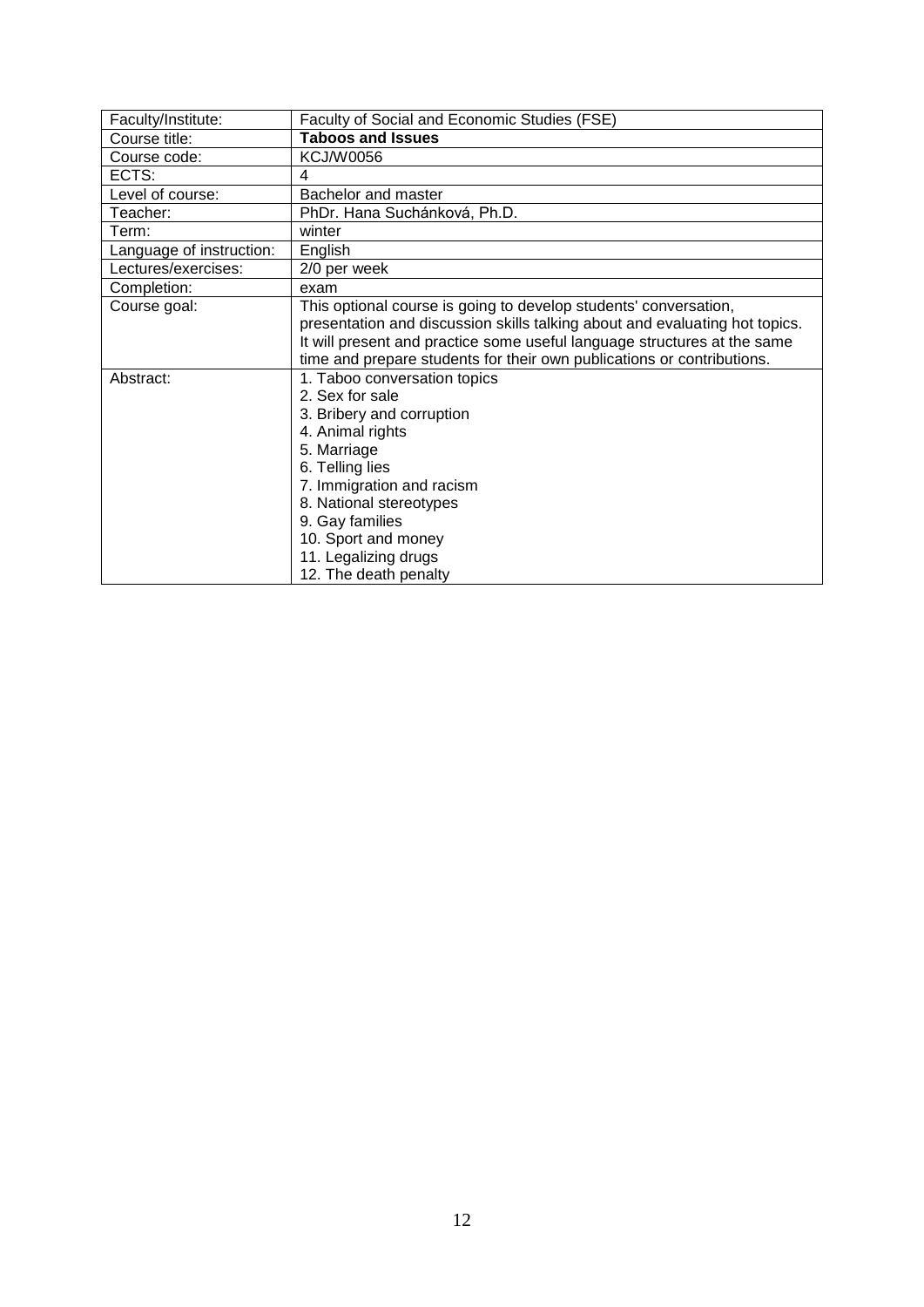<span id="page-12-0"></span>

| Faculty/Institute:       | Faculty of Social and Economic Studies (FSE)                                 |
|--------------------------|------------------------------------------------------------------------------|
| Course title:            | Kommunikation in Management                                                  |
| Course code:             | <b>KCJ/W0019</b>                                                             |
| ECTS:                    | 4                                                                            |
| Level of course:         | Bachelor and master                                                          |
| Teacher:                 | PhDr. Bc. Kateřina Smejkalová, Ph.D.                                         |
| Term:                    | winter                                                                       |
| Language of instruction: | German                                                                       |
| Lectures/exercises:      | 2/0 per week                                                                 |
| Completion:              | exam                                                                         |
| Course goal:             | The aim of the course is to acquaint students with the professional rules of |
|                          | language and practice different styles of negotiation, conducting meetings,  |
|                          | conferences, lectures, discussion and argument. Furthermore, after partial   |
|                          | mastery of skills such as interpreting scientific texts and presentations.   |
| Abstract:                | 1. Career, future plans                                                      |
|                          | 2. Career, future plans                                                      |
|                          | 3. Work Day                                                                  |
|                          | 4. Work Day                                                                  |
|                          | 5. Advertising and forms of presentation                                     |
|                          | 6. Advertising and forms of presentation                                     |
|                          | 7. Request for space                                                         |
|                          | 8. Request for space                                                         |
|                          | 9. Communication during meetings                                             |
|                          | 10. Communication during meetings                                            |
|                          | 11. Information and Communication Technologies                               |
|                          | 12. Information and Communication Technologies                               |
|                          | 13. Human relationships, leadership styles                                   |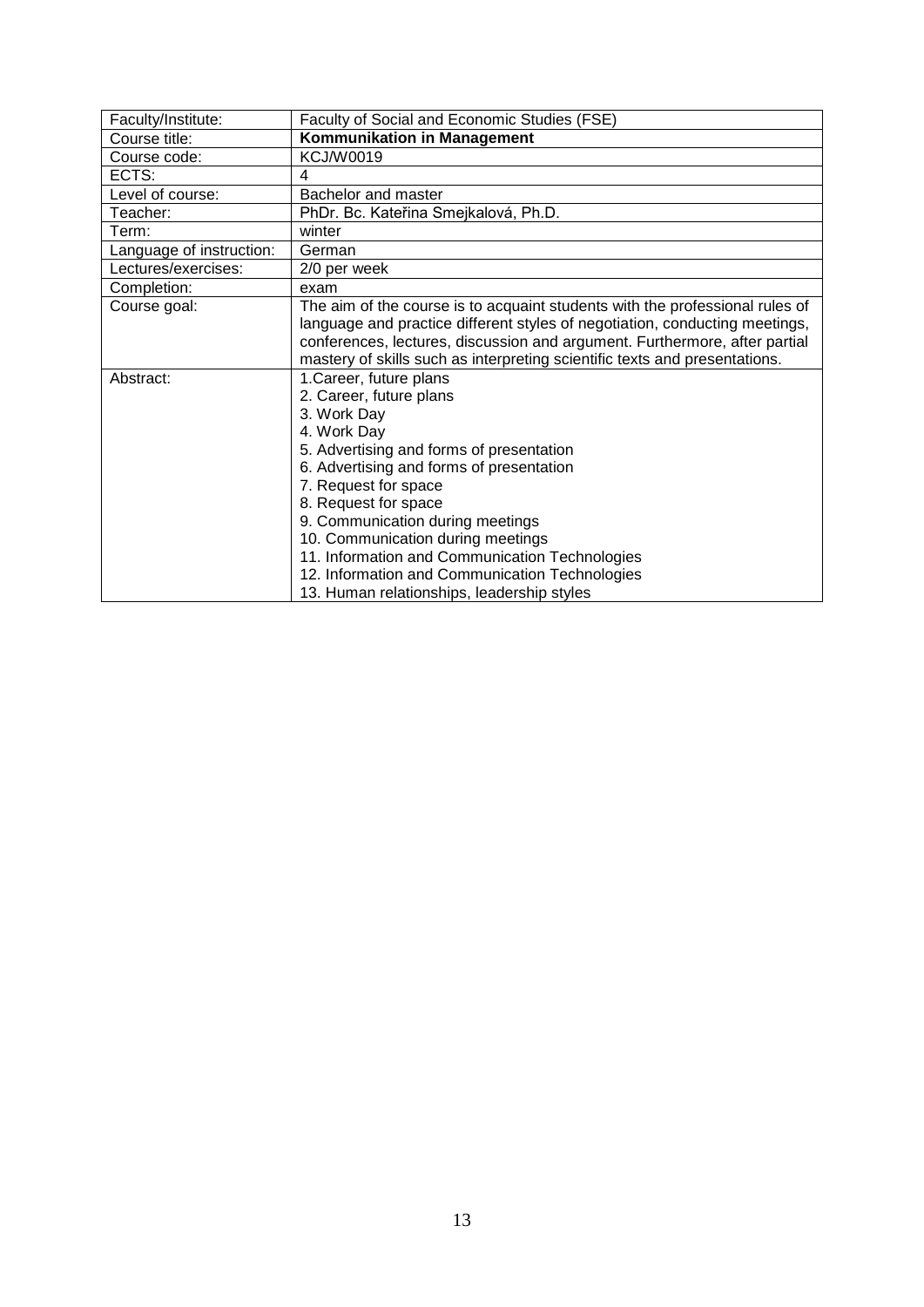<span id="page-13-0"></span>

| <b>Interkulturelles Training</b>                                                                                                                                                                                                                                                                                                                                                                                                                                                                                                                                                                                                                                                                                                                                                                                                                                                                                                                                                                                                                                                                                                                                                                                                                                                                                                                                                                                                                                                                                                                                                                                              |
|-------------------------------------------------------------------------------------------------------------------------------------------------------------------------------------------------------------------------------------------------------------------------------------------------------------------------------------------------------------------------------------------------------------------------------------------------------------------------------------------------------------------------------------------------------------------------------------------------------------------------------------------------------------------------------------------------------------------------------------------------------------------------------------------------------------------------------------------------------------------------------------------------------------------------------------------------------------------------------------------------------------------------------------------------------------------------------------------------------------------------------------------------------------------------------------------------------------------------------------------------------------------------------------------------------------------------------------------------------------------------------------------------------------------------------------------------------------------------------------------------------------------------------------------------------------------------------------------------------------------------------|
|                                                                                                                                                                                                                                                                                                                                                                                                                                                                                                                                                                                                                                                                                                                                                                                                                                                                                                                                                                                                                                                                                                                                                                                                                                                                                                                                                                                                                                                                                                                                                                                                                               |
| <b>KCJ/W0057</b>                                                                                                                                                                                                                                                                                                                                                                                                                                                                                                                                                                                                                                                                                                                                                                                                                                                                                                                                                                                                                                                                                                                                                                                                                                                                                                                                                                                                                                                                                                                                                                                                              |
| $\overline{4}$                                                                                                                                                                                                                                                                                                                                                                                                                                                                                                                                                                                                                                                                                                                                                                                                                                                                                                                                                                                                                                                                                                                                                                                                                                                                                                                                                                                                                                                                                                                                                                                                                |
| Bachelor and master                                                                                                                                                                                                                                                                                                                                                                                                                                                                                                                                                                                                                                                                                                                                                                                                                                                                                                                                                                                                                                                                                                                                                                                                                                                                                                                                                                                                                                                                                                                                                                                                           |
| PhDr. Bc. Kateřina Smejkalová, Ph.D.                                                                                                                                                                                                                                                                                                                                                                                                                                                                                                                                                                                                                                                                                                                                                                                                                                                                                                                                                                                                                                                                                                                                                                                                                                                                                                                                                                                                                                                                                                                                                                                          |
| winter                                                                                                                                                                                                                                                                                                                                                                                                                                                                                                                                                                                                                                                                                                                                                                                                                                                                                                                                                                                                                                                                                                                                                                                                                                                                                                                                                                                                                                                                                                                                                                                                                        |
| German                                                                                                                                                                                                                                                                                                                                                                                                                                                                                                                                                                                                                                                                                                                                                                                                                                                                                                                                                                                                                                                                                                                                                                                                                                                                                                                                                                                                                                                                                                                                                                                                                        |
| 2/0 per week                                                                                                                                                                                                                                                                                                                                                                                                                                                                                                                                                                                                                                                                                                                                                                                                                                                                                                                                                                                                                                                                                                                                                                                                                                                                                                                                                                                                                                                                                                                                                                                                                  |
| exam                                                                                                                                                                                                                                                                                                                                                                                                                                                                                                                                                                                                                                                                                                                                                                                                                                                                                                                                                                                                                                                                                                                                                                                                                                                                                                                                                                                                                                                                                                                                                                                                                          |
| The aim of this course is to enhance in our students the ability to<br>adequately respond to intercultural situations. The students should acquire<br>the rules and principles for effective communication with persons from<br>other cultural environments and thus increase their preparedness for<br>professional employment in the present multicultural global economy.                                                                                                                                                                                                                                                                                                                                                                                                                                                                                                                                                                                                                                                                                                                                                                                                                                                                                                                                                                                                                                                                                                                                                                                                                                                  |
| 1. Kultur: Begriff, Bedeutung, Aufgaben und Merkmale von Kultur,<br>Kulturstandards und Kulturdimensionen (Hofstede, Trompenaars, E.T Hall)<br>2. Interkulturelle Unterschiede: Kulturbedingte Unterschiede in der<br>Kommunikation, Analyse, kulturelle Diversität<br>3. Kommunikation: Grundbegriffe, Bedeutung der Kommunikation im<br>interkulturellen Kontext<br>4. Verbale und nonverbale Kommunikation: Kommunikationsstile,<br>paraverbale und extraverbale Ausdrucksmittel<br>5. Entwicklung der Sprachen: Sprachen der Welt, Fremdsprachenerwerb,<br>GERS (Gemeinsamer Europäischer Referenzrahmen für Sprachen)<br>6. Interkulturelle Kommunikation: Begrüßung, Anrede, Vorstellung,<br>Themen für Small Talk<br>7. Barriere in der interkulturellen Kommunikation (Werte, Vorurteile,<br>Stereotypen, Kulturschock)<br>8. Interkulturelle Kompetenzen: Interkulturelles Lernen, Interkulturalität<br>9. Internationale Korrespondenz: Umgangsformen in der elektronischen<br>Kommunikation, Bewerbungsschreiben, Lebenslauf, Dankbrief<br>10. Interkulturelles Management: Unternehmenskultur, Konzepte<br>interkulturellen Managements - Bewertung und Kritik, Human Resource<br>Management<br>11. Interkulturelles Training: Ziele, Inhalte, Methoden, interkulturelle<br>Teambildung, Knigge für das internationale Business: Internationale<br>Handelskorrespondenz, Wirtschaftsdeutsch, Anfrage, Angebot,<br>Bestellung, Kaufvertrag, Auftragsbestätigung<br>12. Tschechisch-deutsche Betriebskommunikation: Tschechisch-deutsche<br>Kommunikation und Zusammenarbeit am Arbeitsplatz<br>13. Zusammenfassung |
|                                                                                                                                                                                                                                                                                                                                                                                                                                                                                                                                                                                                                                                                                                                                                                                                                                                                                                                                                                                                                                                                                                                                                                                                                                                                                                                                                                                                                                                                                                                                                                                                                               |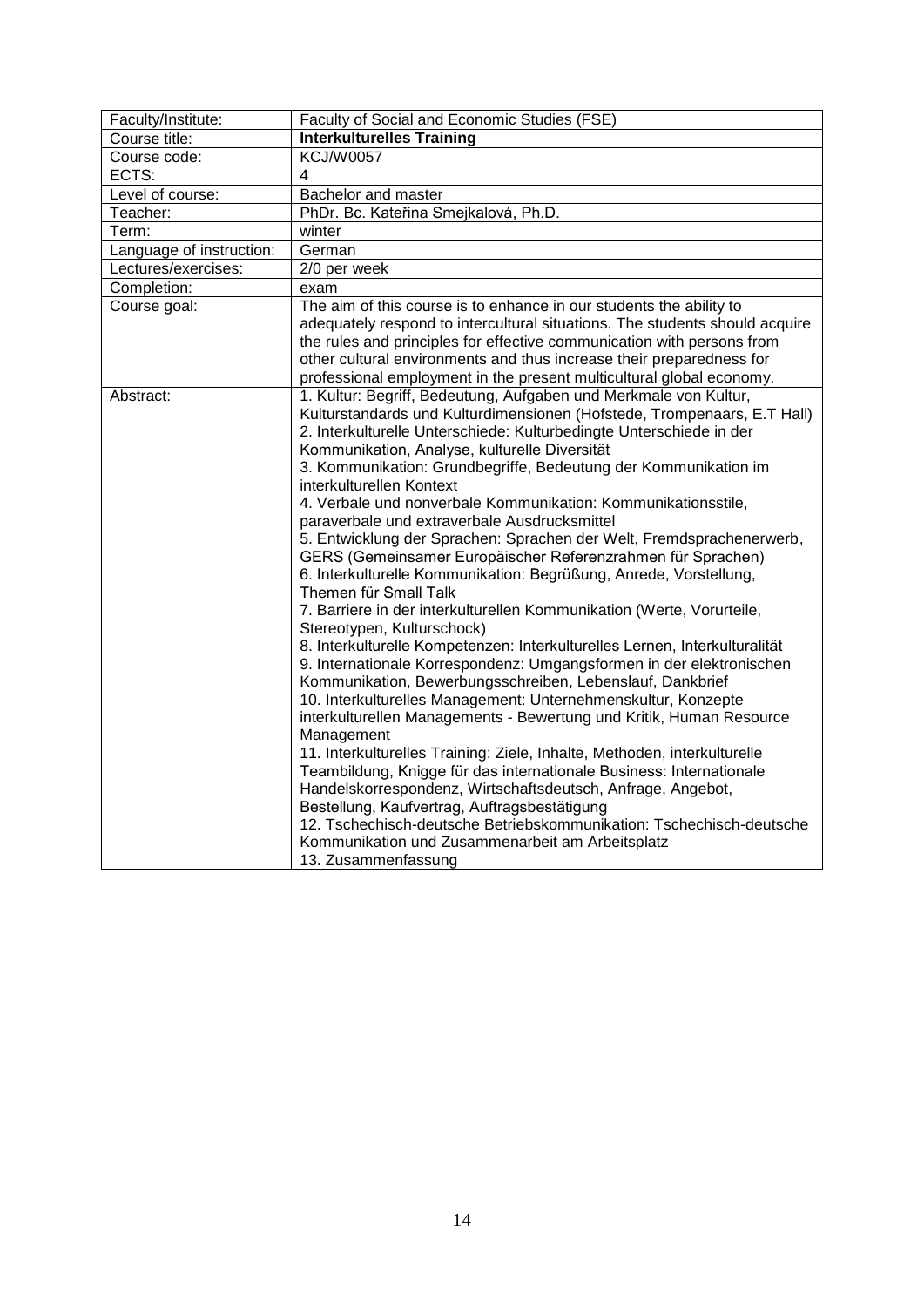## <span id="page-14-0"></span>**Summer Term**

<span id="page-14-1"></span>

| Faculty/Institute:       | Faculty of Social and Economic Studies (FSE)                                                                                                                                                                                                                                                                                                                                                                                                                                                                                                                                                                                                                                                            |
|--------------------------|---------------------------------------------------------------------------------------------------------------------------------------------------------------------------------------------------------------------------------------------------------------------------------------------------------------------------------------------------------------------------------------------------------------------------------------------------------------------------------------------------------------------------------------------------------------------------------------------------------------------------------------------------------------------------------------------------------|
| Course title:            | <b>Future and Innovation</b>                                                                                                                                                                                                                                                                                                                                                                                                                                                                                                                                                                                                                                                                            |
| Course code:             | <b>KEMA/W0052</b>                                                                                                                                                                                                                                                                                                                                                                                                                                                                                                                                                                                                                                                                                       |
| ECTS:                    | 4                                                                                                                                                                                                                                                                                                                                                                                                                                                                                                                                                                                                                                                                                                       |
| Level of course:         | Bachelor and master                                                                                                                                                                                                                                                                                                                                                                                                                                                                                                                                                                                                                                                                                     |
| Teacher:                 | Ing. Tomáš Siviček, PhD.                                                                                                                                                                                                                                                                                                                                                                                                                                                                                                                                                                                                                                                                                |
| Term:                    | summer                                                                                                                                                                                                                                                                                                                                                                                                                                                                                                                                                                                                                                                                                                  |
| Language of instruction: | English                                                                                                                                                                                                                                                                                                                                                                                                                                                                                                                                                                                                                                                                                                 |
| Lectures/exercises:      | 0/2 per week                                                                                                                                                                                                                                                                                                                                                                                                                                                                                                                                                                                                                                                                                            |
| Completion:              | exam                                                                                                                                                                                                                                                                                                                                                                                                                                                                                                                                                                                                                                                                                                    |
| Course goal:             | The goal of the course is to attract students of various faculties,<br>programmes, as well as Erasmus students. Thanks to the combination of<br>various competences and knowledge, it is possible to create conditions for<br>searching and development of new products and services.<br>The practically oriented subject allows students to familiar and try creative<br>methods for iproblem solving, for innovation of products and services, for<br>business idea generation and business modelling.<br>The ambition of the course is to allow students to work on long-term<br>complex assignment from companies and institutions, which require<br>multidisciplinary and unconventional approach. |
|                          | Among the options are field trips, attendance of hackathons, innovation<br>days, innovation sessions or similar formats.<br>Students also train team work and English. They can consult their projects<br>with experts.                                                                                                                                                                                                                                                                                                                                                                                                                                                                                 |
| Abstract:                | 1. Introduction + Idea generation<br>2. Human centred design<br>3. Design thinking<br>4. Design sprint<br>5. Service design<br>6. Agile<br>7. Scrum<br>8. Digital transformation<br>9. Innovation management<br>10. Rapid prototyping<br>11. UX<br>12. Business modelling<br>13. Conlusions and feedback                                                                                                                                                                                                                                                                                                                                                                                                |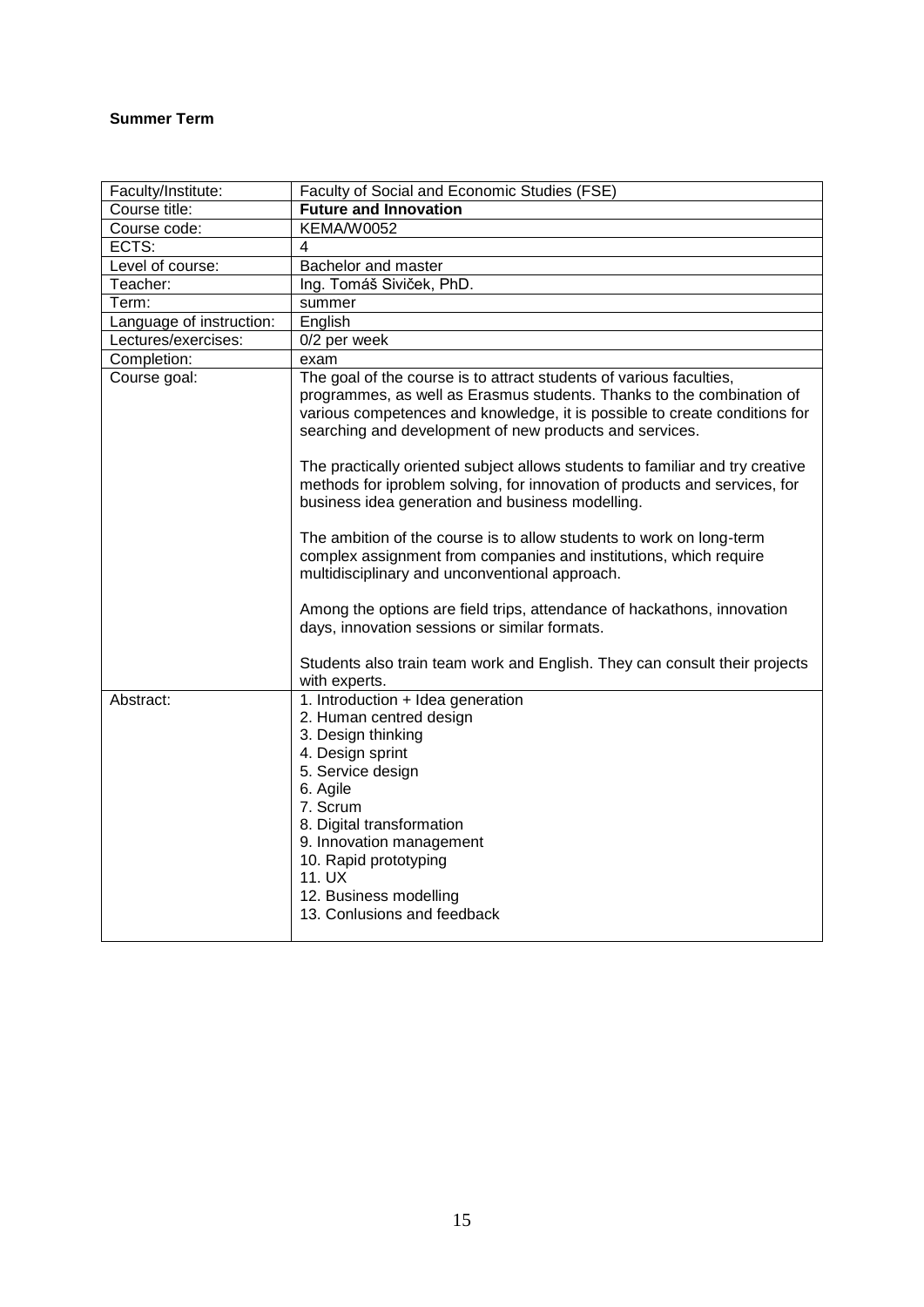<span id="page-15-0"></span>

| Faculty/Institute:       | Faculty of Social and Economic Studies (FSE)                             |
|--------------------------|--------------------------------------------------------------------------|
| Course title:            | <b>Human Resource Management</b>                                         |
| Course code:             | <b>KEMA/W0057</b>                                                        |
| ECTS:                    | 4                                                                        |
| Level of course:         | Bachelor and master                                                      |
| Teacher:                 | Ing. Eliška Nacházelová                                                  |
| Term:                    | summer                                                                   |
| Language of instruction: | English                                                                  |
| Lectures/exercises:      | 2/0 per week                                                             |
| Completion:              | exam                                                                     |
| Course goal:             | The aim of the course is to acquaint students with basic personnel       |
|                          | activities and processes in organizations. Emphasis is placed on         |
|                          | understanding the importance of personnel management for achieving       |
|                          | business goals and the competitiveness of the company / organization.    |
|                          | Topics will be discussed with students in connection with current events |
|                          | followed by a discussion.                                                |
| Abstract:                | 1. Personnel work and human resources planning                           |
|                          | 2. Employee relationship                                                 |
|                          | 3. Business organization                                                 |
|                          | 4. Recruitment, selection and adaptation of employees                    |
|                          | 5. Admission interview                                                   |
|                          | 6. Work organization and working conditions                              |
|                          | 7. Employee training and development                                     |
|                          | 8. Remuneration and employee benefits                                    |
|                          | 9. Layoffs                                                               |
|                          | 10. International human resources management                             |
|                          | 11. Personnel management in a small company                              |
|                          | 12. Management of human resources in private and non-profit              |
|                          | organizations                                                            |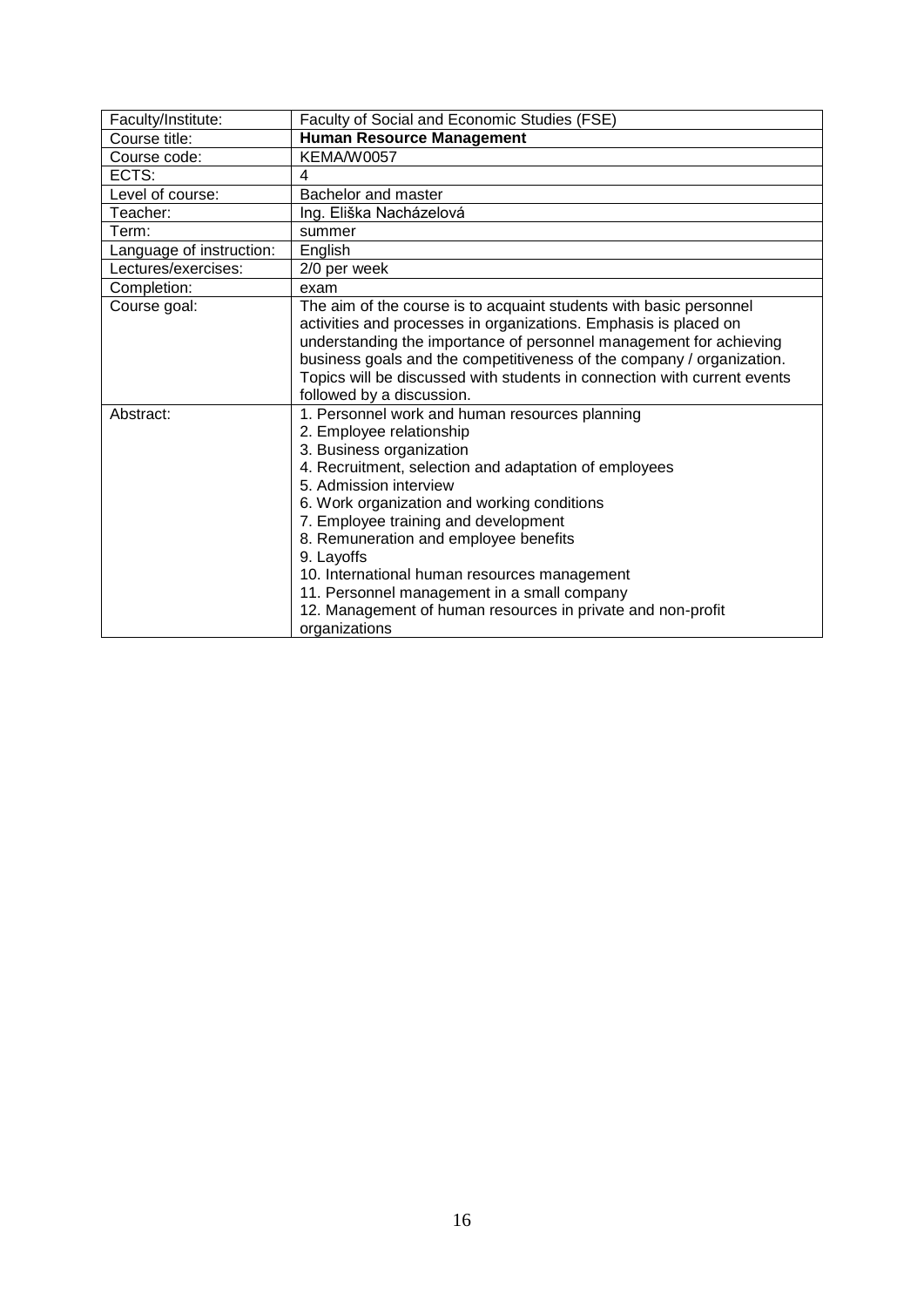<span id="page-16-0"></span>

| Faculty/Institute:       | Faculty of Social and Economic Studies (FSE)                           |
|--------------------------|------------------------------------------------------------------------|
| Course title:            | <b>Company Management</b>                                              |
| Course code:             | KEMA/W0016                                                             |
| ECTS:                    | 4                                                                      |
| Level of course:         | Bachelor and master                                                    |
| Teacher:                 | Ing. Lucie Povolná                                                     |
| Term:                    | summer                                                                 |
| Language of instruction: | English                                                                |
| Lectures/exercises:      | 2/0 per week                                                           |
| Completion:              | exam                                                                   |
| Course goal:             | This optional course is focused on the complex conception of           |
|                          | management and its decision making process, planning, organizing and   |
|                          | control. Moreover, even the main problems of human resources           |
|                          | management within organizations (e.g.motivation, working in teams) are |
|                          | covered by this course.                                                |
| Abstract:                | 1. MANAGERS AND THE STUDY OF MANAGEMENT                                |
|                          | 2. MANAGERS AND THEIR ENVIRONMENTS I                                   |
|                          | 3. MANAGERS AND THEIR ENVIRONMENTS II                                  |
|                          | 4. FOUNDATIONS OF MANAGING WORK AND ORGANIZATIONS                      |
|                          | 5. DECISION MAKING MANAGEMENT                                          |
|                          | 6. THE PLANNING FUNCTION                                               |
|                          | 7. THE ORGANIZING FUNCTION                                             |
|                          | 8. THE CONTROLLING FUNCTION                                            |
|                          | 9. MANAGING PEOPLE IN ORGANIZATIONS I                                  |
|                          | 10. MANAGING PEOPLE IN ORGANIZATIONS II - MOTIVATION                   |
|                          | 11. MANAGEMENT STRATEGIES FOR INCREASING MOTIVATION                    |
|                          | 12. MANAGING WORK GROUPS                                               |
|                          | 13. LEADING PEOPLE IN ORGANIZATIONS                                    |
|                          | <b>14. COMMUNICATION</b>                                               |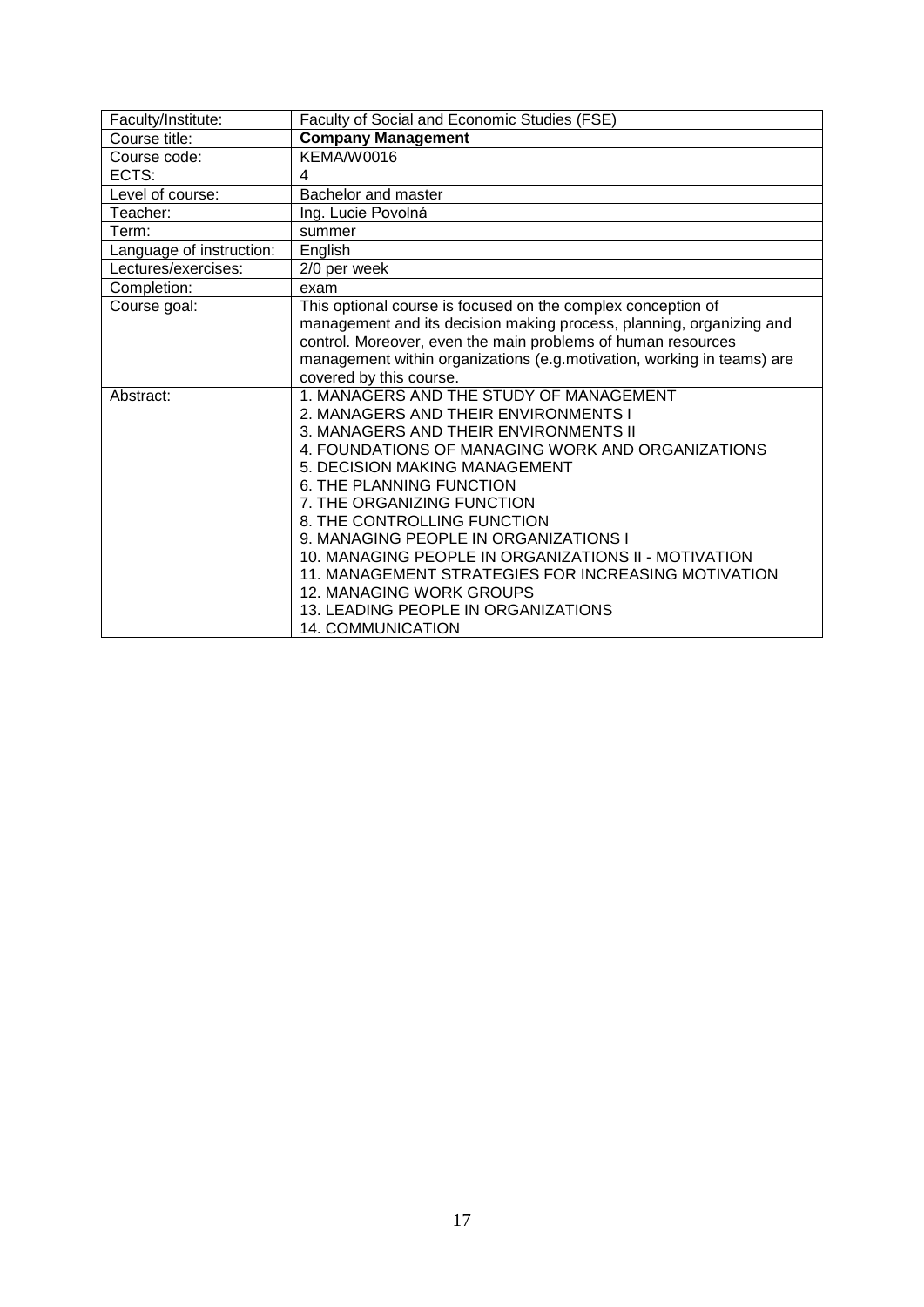<span id="page-17-0"></span>

| Faculty/Institute:       | Faculty of Social and Economic Studies (FSE)                                                                                                                                                                                                                                                                                                                                                                                                                                                                                                                                                                                                                                                                                                                                                                                                                                                                      |
|--------------------------|-------------------------------------------------------------------------------------------------------------------------------------------------------------------------------------------------------------------------------------------------------------------------------------------------------------------------------------------------------------------------------------------------------------------------------------------------------------------------------------------------------------------------------------------------------------------------------------------------------------------------------------------------------------------------------------------------------------------------------------------------------------------------------------------------------------------------------------------------------------------------------------------------------------------|
| Course title:            | <b>European Union</b>                                                                                                                                                                                                                                                                                                                                                                                                                                                                                                                                                                                                                                                                                                                                                                                                                                                                                             |
| Course code:             | <b>KEMA/PEURO</b>                                                                                                                                                                                                                                                                                                                                                                                                                                                                                                                                                                                                                                                                                                                                                                                                                                                                                                 |
| ECTS:                    | 4                                                                                                                                                                                                                                                                                                                                                                                                                                                                                                                                                                                                                                                                                                                                                                                                                                                                                                                 |
| Level of course:         | Bachelor and master                                                                                                                                                                                                                                                                                                                                                                                                                                                                                                                                                                                                                                                                                                                                                                                                                                                                                               |
| Teacher:                 | Ing. Eva Fuchsová                                                                                                                                                                                                                                                                                                                                                                                                                                                                                                                                                                                                                                                                                                                                                                                                                                                                                                 |
| Term:                    | summer                                                                                                                                                                                                                                                                                                                                                                                                                                                                                                                                                                                                                                                                                                                                                                                                                                                                                                            |
| Language of instruction: | English                                                                                                                                                                                                                                                                                                                                                                                                                                                                                                                                                                                                                                                                                                                                                                                                                                                                                                           |
| Lectures/exercises:      | 2/0 per week                                                                                                                                                                                                                                                                                                                                                                                                                                                                                                                                                                                                                                                                                                                                                                                                                                                                                                      |
| Completion:              | exam                                                                                                                                                                                                                                                                                                                                                                                                                                                                                                                                                                                                                                                                                                                                                                                                                                                                                                              |
| Course goal:             | The aim of the course is to understand basic principles and development<br>trends of the functioning of the European Union, including the issues<br>related to the Czech Republic after the EU entry. The course follows<br>lectures on economic theory, the world economy, economic policy and<br>economic history. Situating in the 6th semester allows students to<br>understand the issues of the EU in a broader context (micro-,<br>macroeconomic and regional context). After completing the course<br>students will be able to understand historical context and social, economic<br>and political importance of the European integration, will have a<br>knowledge about institutional structure of the EU and position of particular<br>agencies, will understand the governance and decision-making<br>mechanism; will be able to analyse the main EU policies and their relation<br>to member states. |
| Abstract:                | 1. History of European integration and theoretical approaches to<br>integration<br>2. EU institutions; European Council; Council of the European Union;<br>competencies, decision procedures<br>3. European Parliament, European Commission, and other institutions<br>4. European law and changes coming from the Lisbon Treaty<br>5. Competencies in economic field, their division between the EU and<br>member states<br>6. EU internal market; basic characteristics, expected effects<br>7. EU budget: functions, sources of incomes and development of structure<br>of expenditures; monetary integration<br>8. Regional and cohesion policy; common agricultural policy<br>9. EU enlargement. Copenhagen criteria, economic and political aspects<br>of enlargement                                                                                                                                       |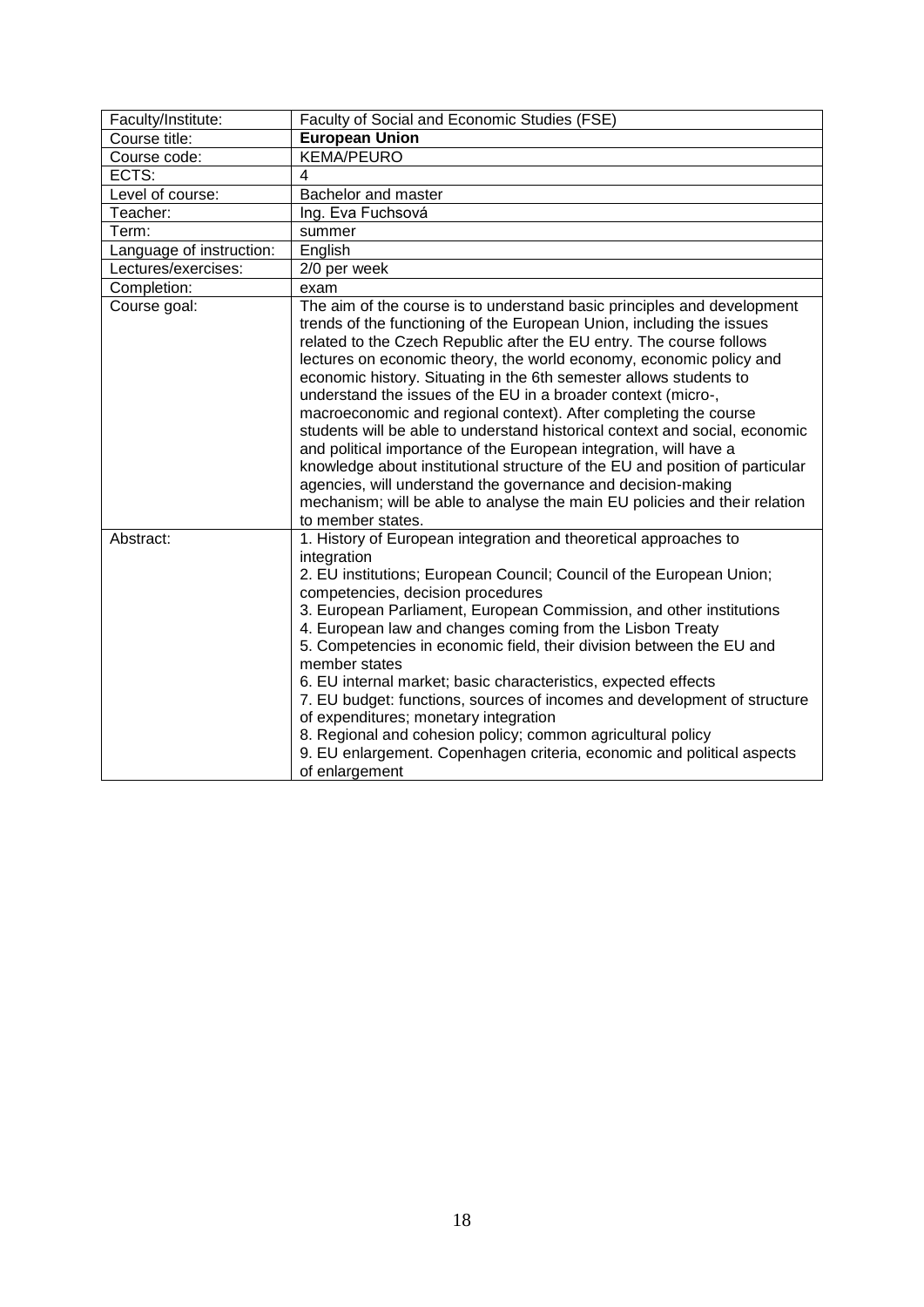<span id="page-18-0"></span>

| Faculty/Institute:       | Faculty of Social and Economic Studies (FSE)                                                                                                                                                                                                                                                                                                                                                                                                                                                                                                                                                                                                                                                                                                                                                                                                                                                                                                                                                                  |
|--------------------------|---------------------------------------------------------------------------------------------------------------------------------------------------------------------------------------------------------------------------------------------------------------------------------------------------------------------------------------------------------------------------------------------------------------------------------------------------------------------------------------------------------------------------------------------------------------------------------------------------------------------------------------------------------------------------------------------------------------------------------------------------------------------------------------------------------------------------------------------------------------------------------------------------------------------------------------------------------------------------------------------------------------|
| Course title:            | <b>Institutional Economics</b>                                                                                                                                                                                                                                                                                                                                                                                                                                                                                                                                                                                                                                                                                                                                                                                                                                                                                                                                                                                |
| Course code:             | KEMA/W0041                                                                                                                                                                                                                                                                                                                                                                                                                                                                                                                                                                                                                                                                                                                                                                                                                                                                                                                                                                                                    |
| ECTS:                    | 4                                                                                                                                                                                                                                                                                                                                                                                                                                                                                                                                                                                                                                                                                                                                                                                                                                                                                                                                                                                                             |
| Level of course:         | Bachelor and master                                                                                                                                                                                                                                                                                                                                                                                                                                                                                                                                                                                                                                                                                                                                                                                                                                                                                                                                                                                           |
| Teacher:                 | Ing. Mgr. Pavol Minári, Ph.D.                                                                                                                                                                                                                                                                                                                                                                                                                                                                                                                                                                                                                                                                                                                                                                                                                                                                                                                                                                                 |
| Term:                    | summer                                                                                                                                                                                                                                                                                                                                                                                                                                                                                                                                                                                                                                                                                                                                                                                                                                                                                                                                                                                                        |
| Language of instruction: | English                                                                                                                                                                                                                                                                                                                                                                                                                                                                                                                                                                                                                                                                                                                                                                                                                                                                                                                                                                                                       |
| Lectures/exercises:      | 2/0 per week                                                                                                                                                                                                                                                                                                                                                                                                                                                                                                                                                                                                                                                                                                                                                                                                                                                                                                                                                                                                  |
| Completion:              | exam                                                                                                                                                                                                                                                                                                                                                                                                                                                                                                                                                                                                                                                                                                                                                                                                                                                                                                                                                                                                          |
| Course goal:             | The course introduces students to the New Institutional Economics. In this<br>course, institutions are interpreted dominantly as the rules of the games or<br>the humanly devised constraints that shape human behavior (following the<br>concept of Douglass North). The course employs a standard toolbox of<br>economic theory to analyze how institutions affect the behavior of people<br>and firms and how they affect market outcomes. Institutional change is<br>also discusses.                                                                                                                                                                                                                                                                                                                                                                                                                                                                                                                      |
| Abstract:                | 1. Introduction, material and institutional constraints of human behavior,<br>institutions as the rules of the game, the old and the new institutional<br>economics<br>2. Property rights - externalities, tragedy of commons, the Coase theorem<br>3. Property rights - common and private property, origins of property rights,<br>privatization, tragedy of anticommons<br>4. Intellectual property - origins and the basic concepts in the economic<br>analysis of patents, copyright and trademark<br>5. Theory of the firm (Coase, Alchian and Demsetz, Williamson, etc.)<br>6. Asymmetry of information, principal agent problem and its solutions<br>7. Institutions and public choice<br>8. Measuring institutions, institutions and economic development<br>9. Institutional change - evolution and choice<br>10. Economics of religion - Weber's hypothesis and modern research on<br>religion and economic development<br>11. Normative institutional economics, consequences for economic policy |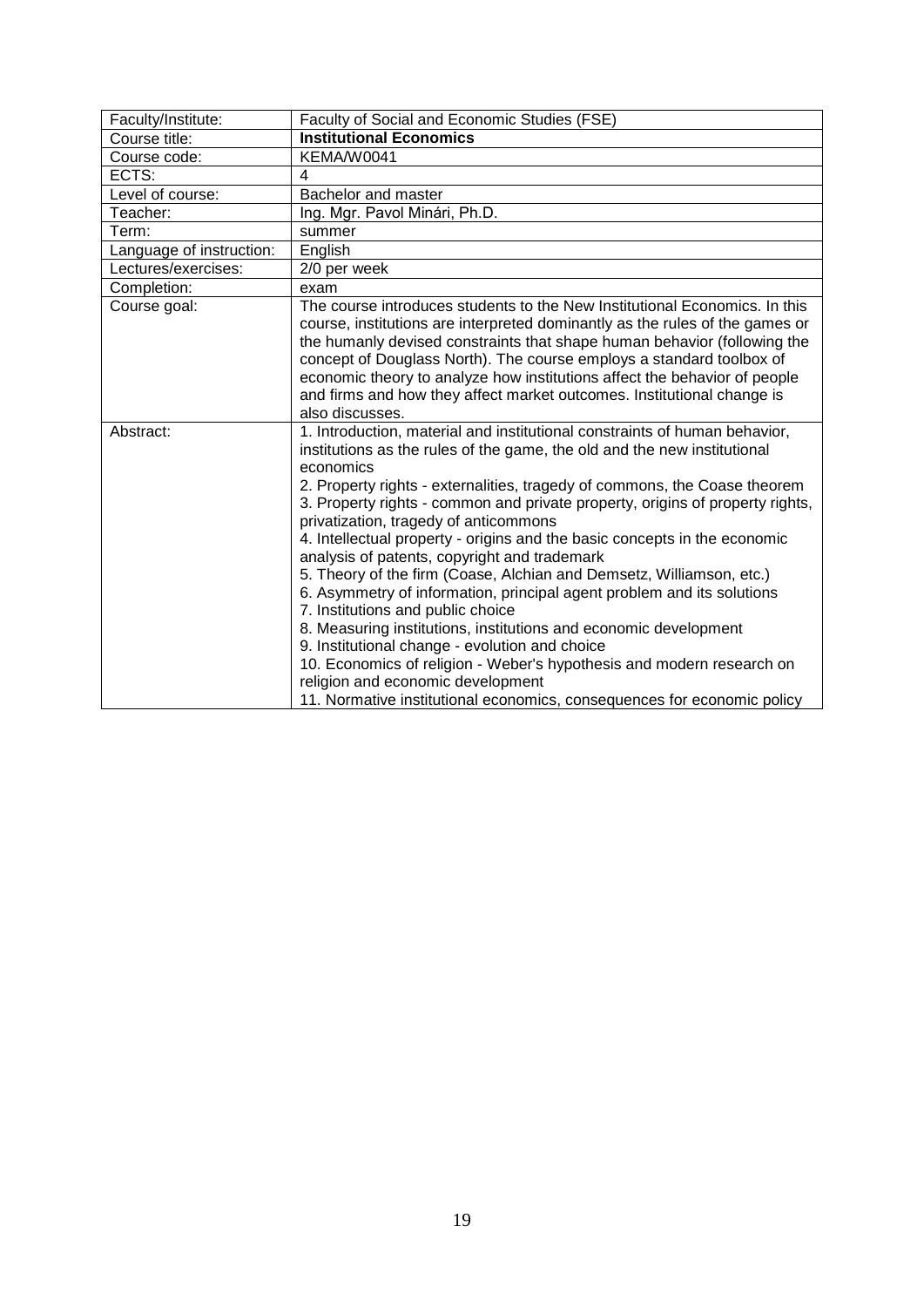<span id="page-19-0"></span>

| Faculty/Institute:       | Faculty of Social and Economic Studies (FSE)                                |
|--------------------------|-----------------------------------------------------------------------------|
| Course title:            | <b>Internet and Democracy</b>                                               |
| Course code:             | KEMA/W0037                                                                  |
| ECTS:                    | 4                                                                           |
| Level of course:         | Bachelor and master                                                         |
| Teacher:                 | Mgr. Jiří Cieslar                                                           |
| Term:                    | summer                                                                      |
| Language of instruction: | English                                                                     |
| Lectures/exercises:      | 2/0 per week                                                                |
| Completion:              | exam                                                                        |
| Course goal:             | The objective of the course is to get students acquainted with the internet |
|                          | tools that can change the quality of democracy; the Internet can serve as a |
|                          | tool that can improve the quality of democracy, but at the same time, it    |
|                          | constitutes one of its threats.                                             |
| Abstract:                | Seminar 1: Introduction - Internet as a liberation technology?              |
|                          | Seminar 2: Freedom of speech                                                |
|                          | Seminar 3: Online Publicness                                                |
|                          | Seminar 4: Internet Discussion                                              |
|                          | Seminar 5: Citizen Journalism                                               |
|                          | Seminar 6: Availability of information                                      |
|                          | Seminar 7: Workshop I.                                                      |
|                          | Seminar 8: Communication with politicians and internet petitions            |
|                          | Seminar 9: Facebook, Twitter and demonstrations                             |
|                          | Seminar 10: eGovernment                                                     |
|                          | Seminar 11: Internet Voting                                                 |
|                          | Seminar 12: Workshop II.                                                    |
|                          | Seminar 13: Propaganda                                                      |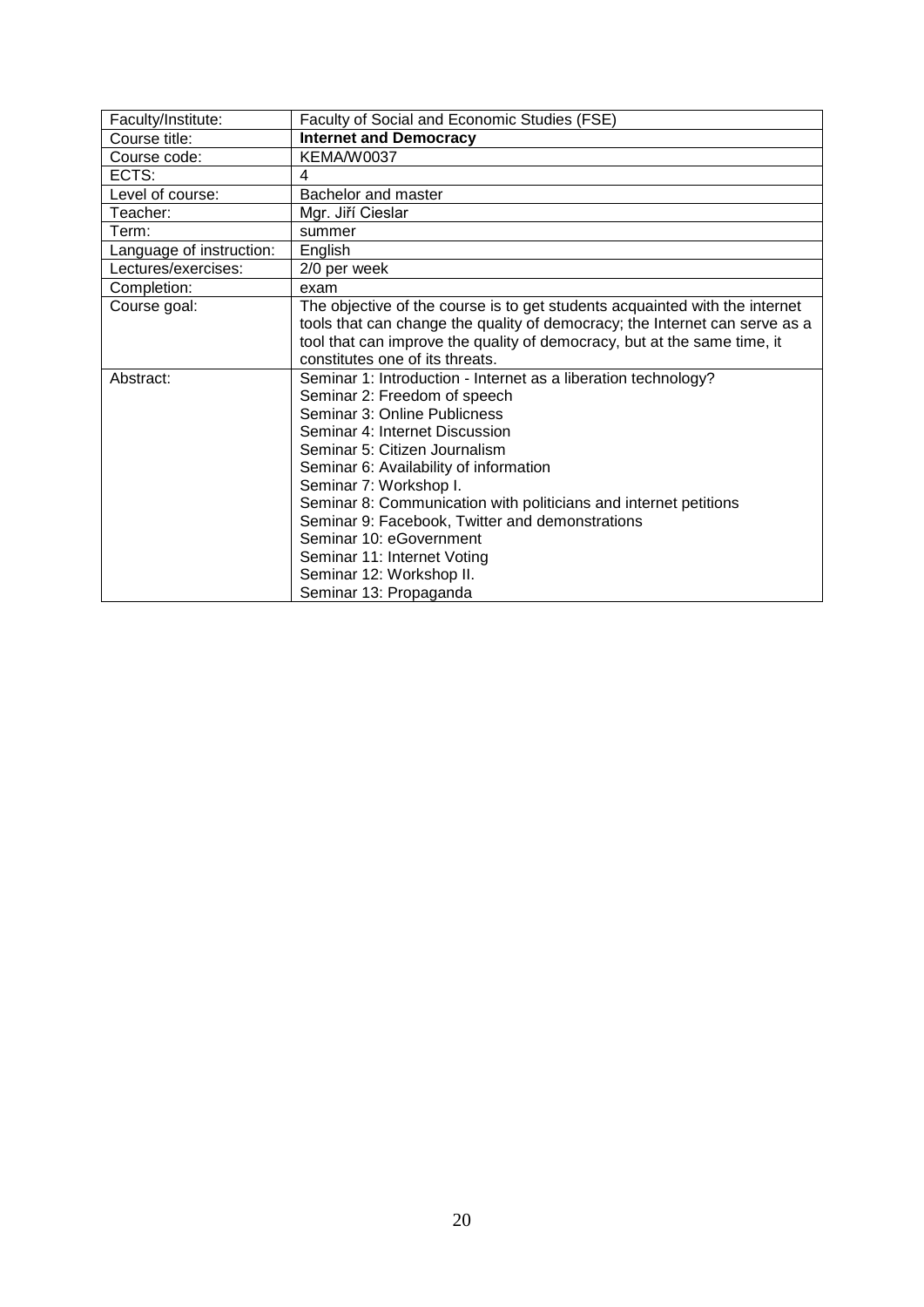<span id="page-20-0"></span>

| Faculty/Institute:       | Faculty of Social and Economic Studies                              |
|--------------------------|---------------------------------------------------------------------|
| Course title:            | <b>Introduction to SAP II.</b>                                      |
| Course code:             | KEMA/W0043                                                          |
| ECTS:                    | 4                                                                   |
| Level of course:         | Bachelor and master                                                 |
| Teacher:                 | Ing. Libor Měsíček, PhD.                                            |
| Term:                    | summer                                                              |
| Language of instruction: | English                                                             |
| Lectures/exercises:      | 0/2 per week                                                        |
| Completion:              | exam                                                                |
| Course goal:             | Introduction to SAP principles, its modules and business processes. |
| Abstract:                | 1. Module HCM (HR)                                                  |
|                          | 2. HCM (HR) Module - business case                                  |
|                          | 3. Module HCM (HR) - business case, second part                     |
|                          | 4. EAM Module                                                       |
|                          | 5. EAM Module - business case                                       |
|                          | 6. EAM (Property) module - business case, second part               |
|                          | 7. Module PP (Production Planning and Production)                   |
|                          | 8. Module PP (Production Planning and Production) - business case   |
|                          | 9. Module PP (Production Planning and Production) - business case,  |
|                          | second part                                                         |
|                          | 10. Module PS (Project Management)                                  |
|                          | 11. Module PS (Project Management) - business case                  |
|                          | 12. Case studies                                                    |
|                          | 13. Reserve                                                         |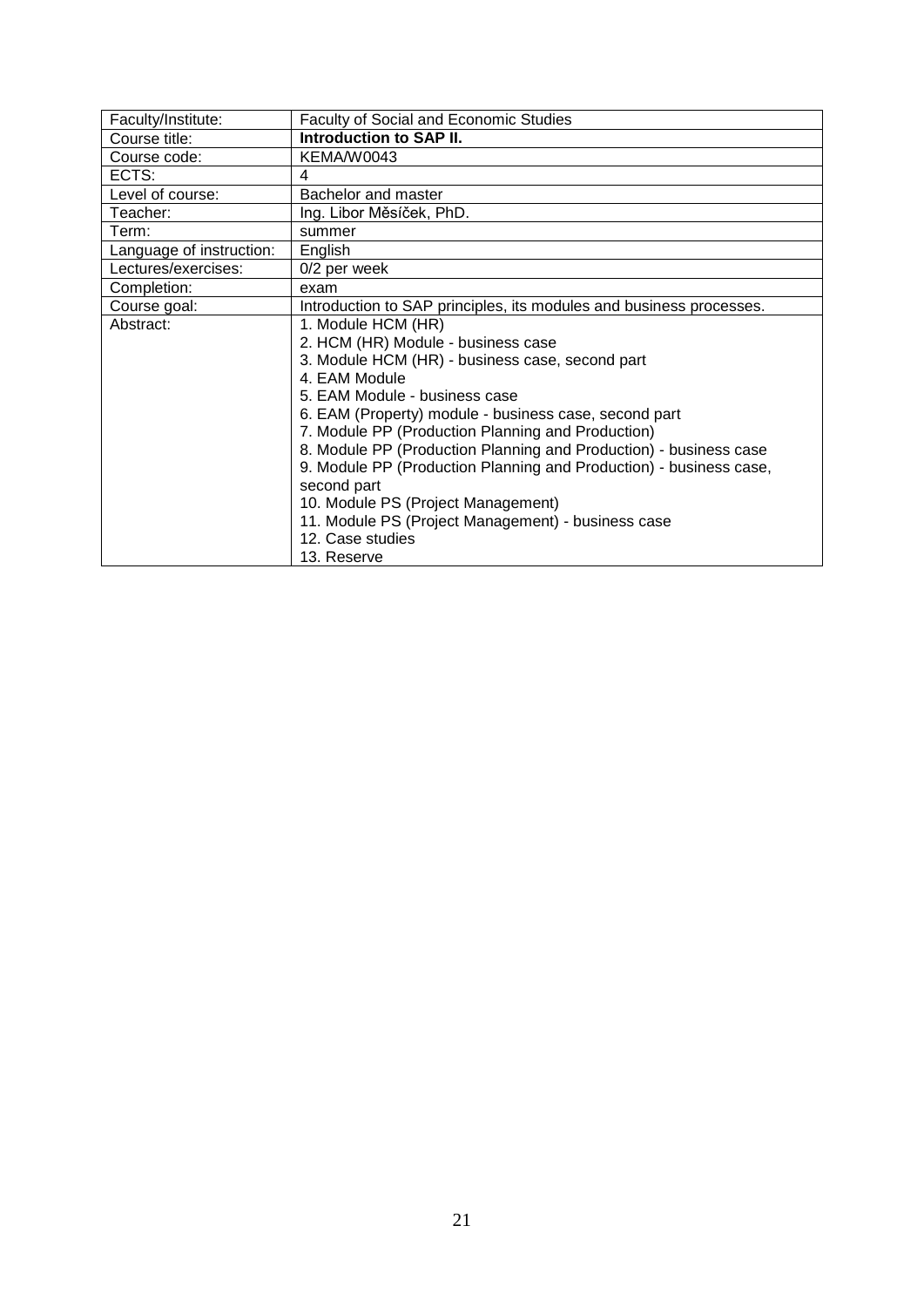<span id="page-21-0"></span>

| Faculty/Institute:       | <b>Faculty of Social and Economic Studies</b>                             |
|--------------------------|---------------------------------------------------------------------------|
| Course title:            | <b>Social Networks in Company Practice</b>                                |
| Course code:             | KEMA/W0042                                                                |
| ECTS:                    | 4                                                                         |
| Level of course:         | Bachelor and master                                                       |
| Teacher:                 | Ing. Libor Měsíček, Ph.D.                                                 |
| Term:                    | summer                                                                    |
| Language of instruction: | English                                                                   |
| Lectures/exercises:      | 2/0 per week                                                              |
| Completion:              | exam                                                                      |
| Course goal:             | The aim of the course is to provide students with an overview of the      |
|                          | possibilities of using methods of social network analysis in company      |
|                          | practice, available tools and practical contribution to improve the       |
|                          | functioning of the company, customer relations, sales of products and     |
|                          | services.                                                                 |
| Abstract:                | 1. Network mapping history                                                |
|                          | 2. Concepts of social network analysis (node, link, metrics and so-called |
|                          | social networks)                                                          |
|                          | 3. Methods for obtaining and analyzing data                               |
|                          | 4. Graphic network representation and social network metrics              |
|                          | 5. SW tools for network analysis                                          |
|                          | 6. Professional social networks                                           |
|                          | 7. Social networks in the enterprise                                      |
|                          | 8. Company on social network                                              |
|                          | 9. Crowdsourcing / Croudfunding                                           |
|                          | 10. Travel 2.0                                                            |
|                          | 11. Wikipedia                                                             |
|                          | 12. Time management tools and teams                                       |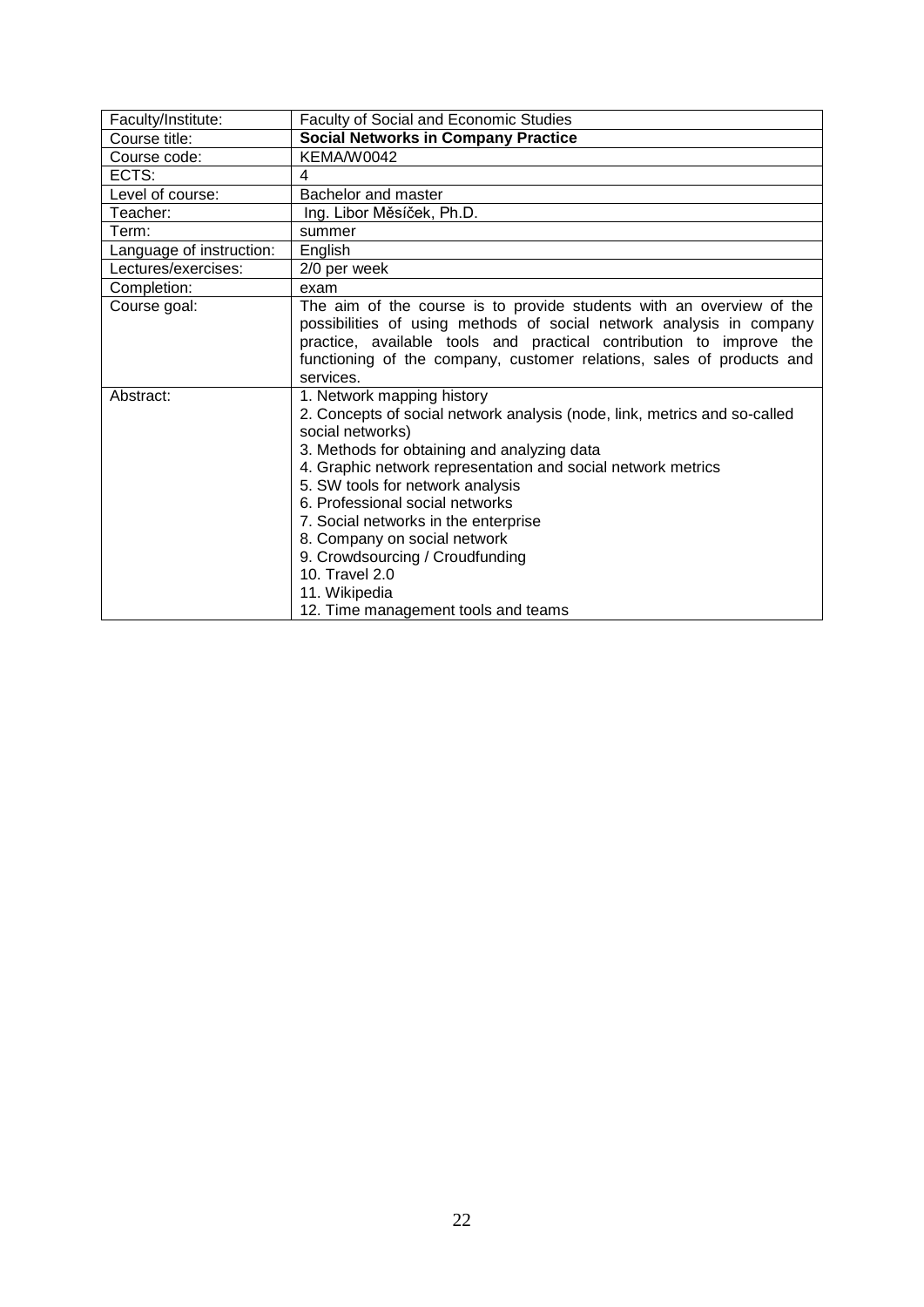<span id="page-22-0"></span>

| Faculty/Institute:       | <b>Faculty of Social and Economic Studies</b>                                                                                                                                                                                                                                                                                                                                                                                                                                                                                                                                                                                                                                                                                                                                                                    |
|--------------------------|------------------------------------------------------------------------------------------------------------------------------------------------------------------------------------------------------------------------------------------------------------------------------------------------------------------------------------------------------------------------------------------------------------------------------------------------------------------------------------------------------------------------------------------------------------------------------------------------------------------------------------------------------------------------------------------------------------------------------------------------------------------------------------------------------------------|
| Course title:            | <b>Topical Issues of Globalization</b>                                                                                                                                                                                                                                                                                                                                                                                                                                                                                                                                                                                                                                                                                                                                                                           |
| Course code:             | KEMA/W0016                                                                                                                                                                                                                                                                                                                                                                                                                                                                                                                                                                                                                                                                                                                                                                                                       |
| ECTS:                    | 4                                                                                                                                                                                                                                                                                                                                                                                                                                                                                                                                                                                                                                                                                                                                                                                                                |
| Level of course:         | Bachelor and master                                                                                                                                                                                                                                                                                                                                                                                                                                                                                                                                                                                                                                                                                                                                                                                              |
| Teacher:                 | Ing. Eva Fuchsová                                                                                                                                                                                                                                                                                                                                                                                                                                                                                                                                                                                                                                                                                                                                                                                                |
| Term:                    | summer                                                                                                                                                                                                                                                                                                                                                                                                                                                                                                                                                                                                                                                                                                                                                                                                           |
| Language of instruction: | English                                                                                                                                                                                                                                                                                                                                                                                                                                                                                                                                                                                                                                                                                                                                                                                                          |
| Lectures/exercises:      | 2/0 per week                                                                                                                                                                                                                                                                                                                                                                                                                                                                                                                                                                                                                                                                                                                                                                                                     |
| Completion:              | exam                                                                                                                                                                                                                                                                                                                                                                                                                                                                                                                                                                                                                                                                                                                                                                                                             |
| Course goal:             | The main goal of this course is to prepare students for the acquisition of<br>primary analytical judgement with regard to global processes with the main<br>focus on world trade changes and capital movement with emphasis on the<br>EU, the UN, IMF and WTO information resources use. At the end of the<br>course, students will be able to make a root cause analysis and assess the<br>effects of global development with focus on economic growth, social<br>development and economic policy implementation, and anticipate possible<br>risks associated with such processes. They will be able to discussion and<br>assess possible scenarios of economic policy of EU member states with<br>the main focus on the Czech Republic.                                                                        |
| Abstract:                | 1. Introduction to the course: methodology, literature and other<br>informational resources.<br>2. The essence of globalization: economic integration.<br>3. Globalization and regionalism.<br>4. The limits to growth - sustainable development.<br>5. Labour markets and migration.<br>6. International movement of capital - emergence of the financial crisis.<br>7. Positive real effects and risks of globalization.<br>8. Subjects and forms of international economic ties.<br>9. Global role of the EU - Europe 2020 strategy.<br>10. Institutions, common policies and decision- making processes within<br>the EU.<br>11. States of BRIC and the so-called global triad.<br>12. Differentiation between developing countries - globalization impulses.<br>13. Global prospects of the Czech Republic. |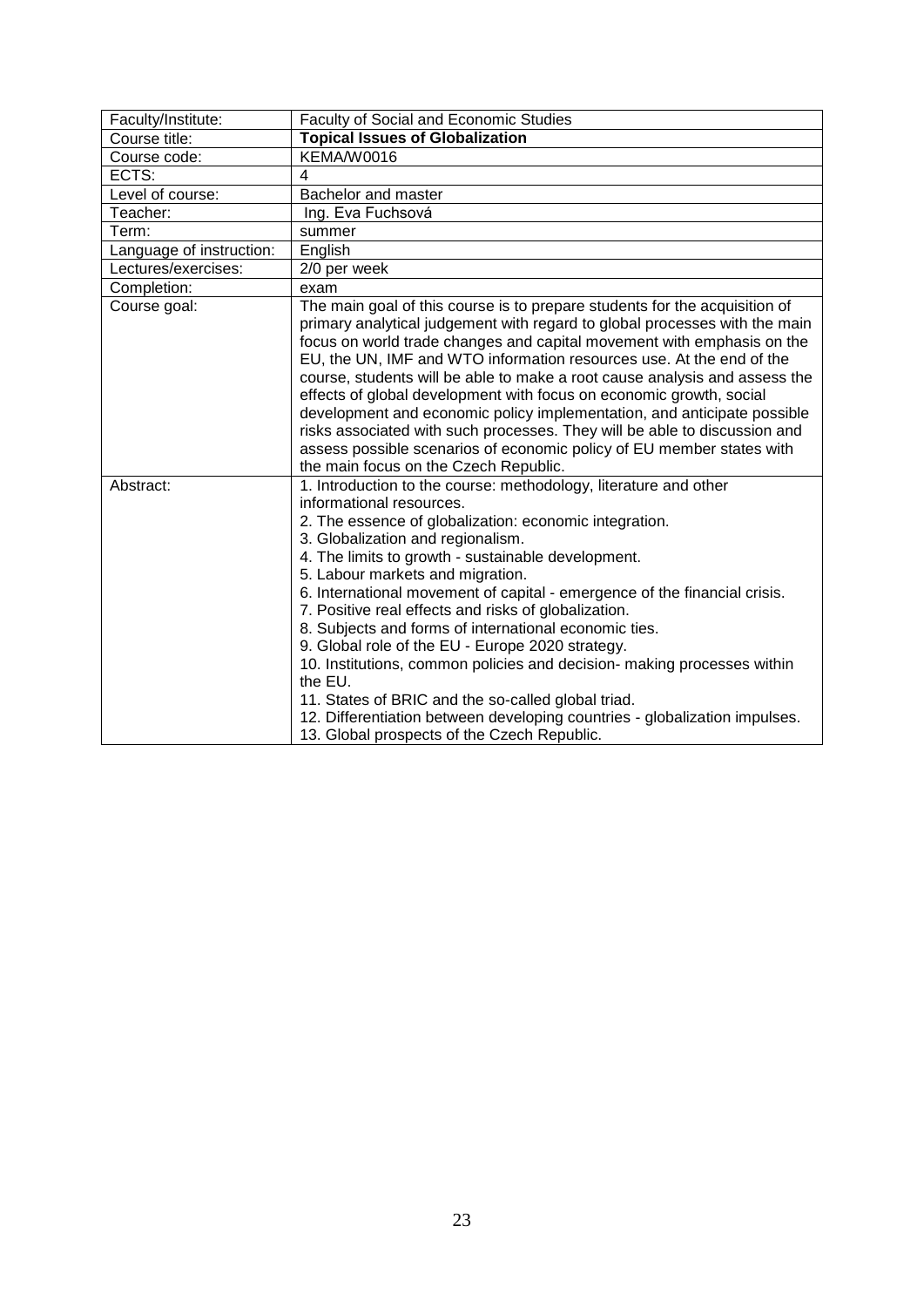<span id="page-23-0"></span>

| Faculty/Institute:       | <b>Faculty of Social and Economic Studies</b>                              |
|--------------------------|----------------------------------------------------------------------------|
| Course title:            | <b>English Communication in Management II.</b>                             |
| Course code:             | <b>KCJ/W0019</b>                                                           |
| ECTS:                    | 4                                                                          |
| Level of course:         | Bachelor and master                                                        |
| Teacher:                 | PhDr. Hana Suchánková, Ph.D.                                               |
| Term:                    | summer                                                                     |
| Language of instruction: | English                                                                    |
| Lectures/exercises:      | 2/0 per week                                                               |
| Completion:              | exam                                                                       |
| Course goal:             | The aim of the course is to acquire and practice a foreign language as the |
|                          | professional language of marketing and management, business contacts,      |
|                          | problems with deliveries, payments, turnovers. One component of it is also |
|                          | practicing oral skills in professional context with the stress on          |
|                          | understanding and presentations.                                           |
| Abstract:                | 1. Ordering problems                                                       |
|                          | 2. Passing on messages                                                     |
|                          | 3. Exporting terms                                                         |
|                          | 4. Production problems                                                     |
|                          | 5. Life-cycle of a product                                                 |
|                          | 6. Old-fashioned management                                                |
|                          | 7. Complaints                                                              |
|                          | 8. Getting things straight                                                 |
|                          | 9. Adjustment                                                              |
|                          | 10. Getting paid                                                           |
|                          | 11. Non-payment of invoice                                                 |
|                          | 12. A farewell party                                                       |
|                          | 13. Preparing a party                                                      |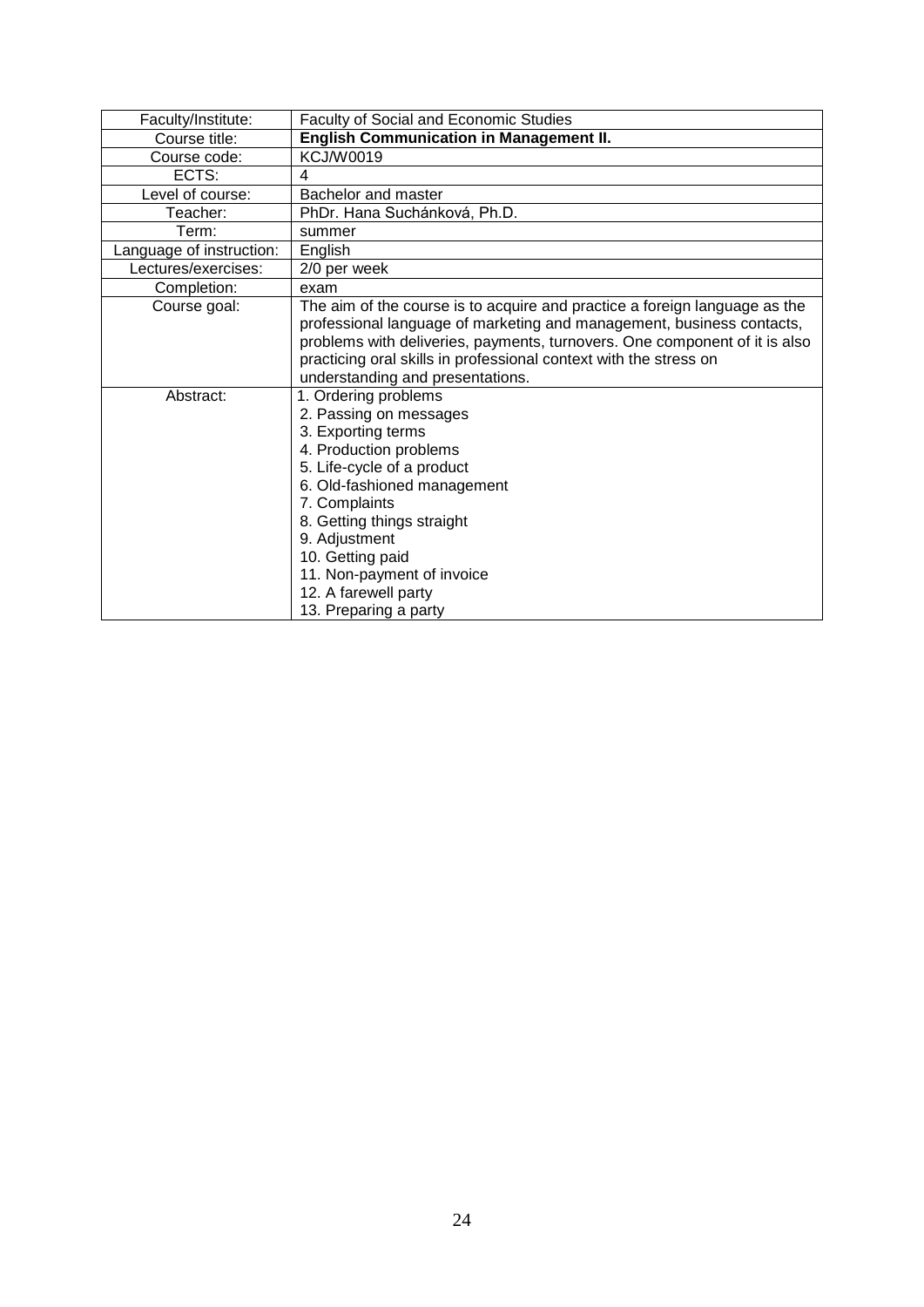<span id="page-24-0"></span>

| Faculty/Institute:       | Faculty of Social and Economic Studies (FSE)                                                                                             |
|--------------------------|------------------------------------------------------------------------------------------------------------------------------------------|
| Course title:            | <b>Business Communication</b>                                                                                                            |
| Course code:             | <b>KCJ/W0052</b>                                                                                                                         |
| ECTS:                    | 4                                                                                                                                        |
| Level of course:         | Bachelor and master                                                                                                                      |
| Teacher:                 | PhDr. Hana Suchánková, Ph.D.                                                                                                             |
| Term:                    | summer                                                                                                                                   |
| Language of instruction: | English                                                                                                                                  |
| Lectures/exercises:      | 2/0 per week                                                                                                                             |
| Completion:              | exam                                                                                                                                     |
| Course goal:             | The aim of the course is to prepare participants for exam English for<br>Business Communications, which is accredited by the Ministry of |
|                          | Education. The exam and the course are aimed at acquiring modern                                                                         |
|                          | written business English. They are designed to fulfill requirements for fast                                                             |
|                          | and accurate international communication.                                                                                                |
| Abstract:                | 1. Layout of a business letter                                                                                                           |
|                          | 2. Telephoning                                                                                                                           |
|                          | 3. Different methods of communication                                                                                                    |
|                          | 4. Applying for a job                                                                                                                    |
|                          | 5. Writing CVs                                                                                                                           |
|                          | 6. Enquiries                                                                                                                             |
|                          | 7. Reply to enquiries                                                                                                                    |
|                          | 8. Orders                                                                                                                                |
|                          | 9. Complaints                                                                                                                            |
|                          | 10. Adjustments                                                                                                                          |
|                          | 11. Reminders                                                                                                                            |
|                          | 12. Preparing a presentation                                                                                                             |
|                          | 13. Secretarial correspondence                                                                                                           |
|                          | 14. Discussions                                                                                                                          |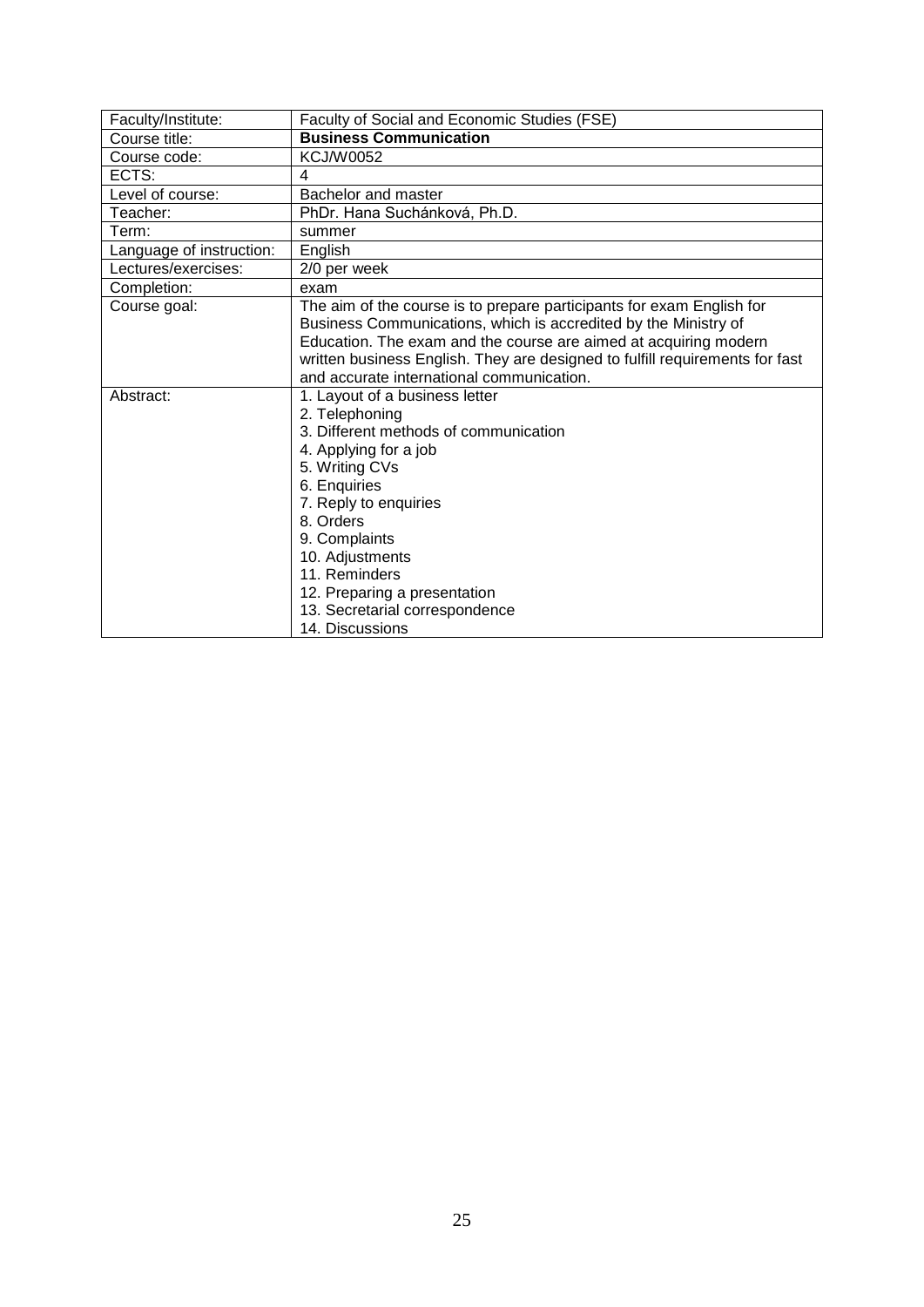<span id="page-25-0"></span>

| Faculty/Institute:       | Faculty of Social and Economic Studies (FSE)                                                                                                                                                                                                                                                                                                                                                                                       |
|--------------------------|------------------------------------------------------------------------------------------------------------------------------------------------------------------------------------------------------------------------------------------------------------------------------------------------------------------------------------------------------------------------------------------------------------------------------------|
| Course title:            | <b>British Political Life and Institutions</b>                                                                                                                                                                                                                                                                                                                                                                                     |
| Course code:             | KCJ/W0054                                                                                                                                                                                                                                                                                                                                                                                                                          |
| ECTS:                    | 4                                                                                                                                                                                                                                                                                                                                                                                                                                  |
| Level of course:         | Bachelor and master                                                                                                                                                                                                                                                                                                                                                                                                                |
| Teacher:                 | Mgr. Jaroslav Izavčuk                                                                                                                                                                                                                                                                                                                                                                                                              |
| Term:                    | summer                                                                                                                                                                                                                                                                                                                                                                                                                             |
| Language of instruction: | English                                                                                                                                                                                                                                                                                                                                                                                                                            |
| Lectures/exercises:      | 2/0 per week                                                                                                                                                                                                                                                                                                                                                                                                                       |
| Completion:              | exam                                                                                                                                                                                                                                                                                                                                                                                                                               |
| Course goal:             | The course presents in English language the survey of the British and US<br>political life and institutions. It compares the British, US and Czech<br>establishment, traces relevant diversities and similarities in their political<br>and institutional environments.                                                                                                                                                            |
| Abstract:                | 1. THE HOUSE OF COMMONS: Parliamentary business, party system in<br>Parlament<br>2. THE HOUSE OF LORDS: Reform, Lords legal and spiritual<br>3. THE CABINET: Ministers and departments<br>4. 10 DOWNING STREET: Prime Ministers<br>7. ELECTORAL SYSTEM: Elections, Recent results<br>8. MONARCHY: Appearance, reality, nobility<br>9. US Congress<br>10. USA<br>11. Presidential system<br>12. The US Constitution<br>13. Revision |